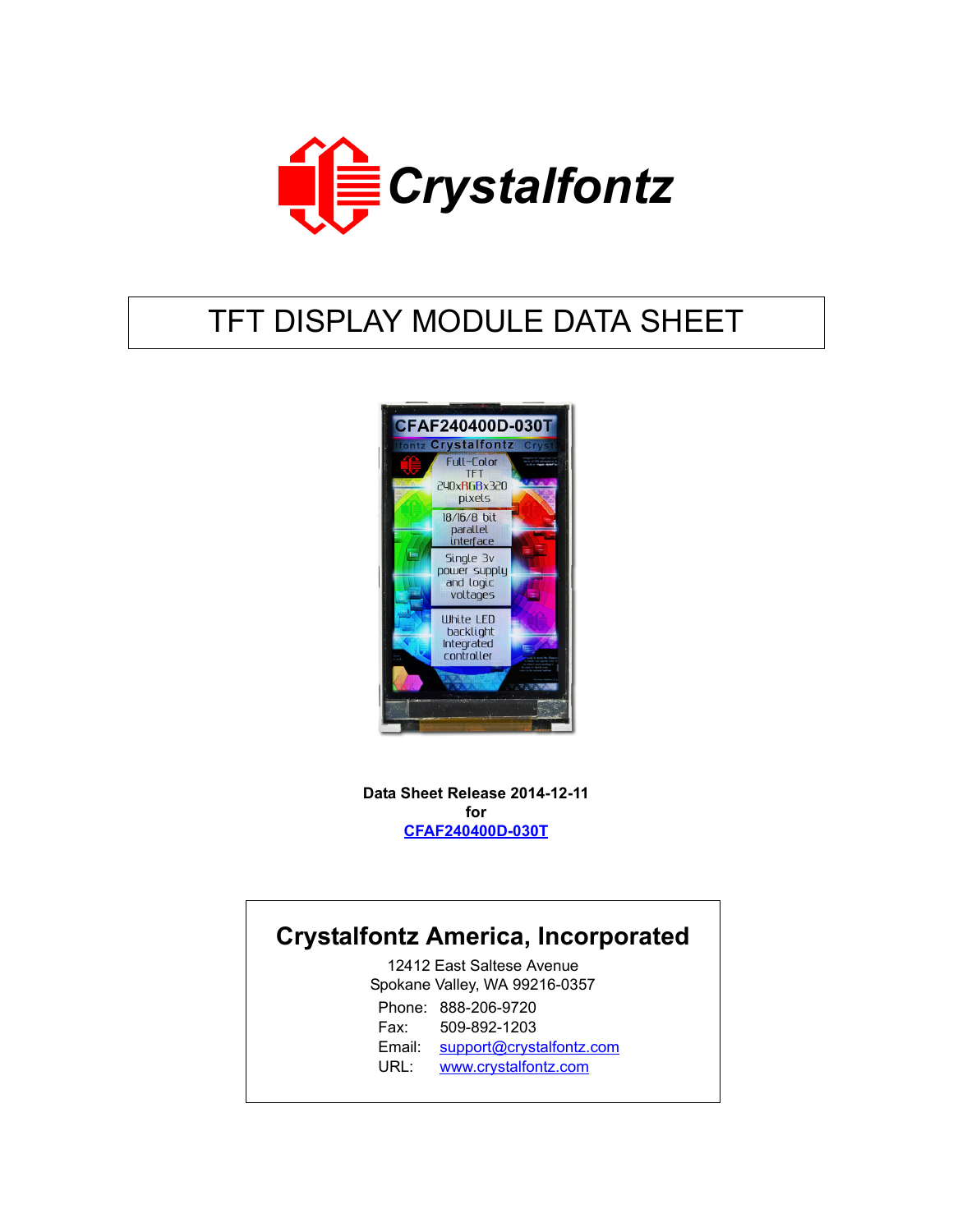

#### **Data Sheet Revision History**

Data Sheet Release: 2014-12-11

Complete rewrite to meet current data sheet standards. Information that was previously missing in the preliminary Data Sheet has been added.

- Added link to location of the Orise Tech OTM4001A [controller datasheet](https://www.crystalfontz.com/controllers/) on our website. Previous controller was Orise Tech SPFD5420A.
- Added link to [CFAF240400D030TCB,](https://www.crystalfontz.com/product/CFAF240400D030TCB) an assembly of this TFT display module installed on a 2BM-10005 carrier board.

Preliminary Data Sheet Release: 2014-07-31 Corrected inset table pin numbers in attached ORISE Technology controller datasheet, page 7, 5. Signal Descriptions, System Configuration Input Signal, IM2~1, IM0/D.

Preliminary Data Sheet Release: 2011-08-09 No changes except the part number. Previous part number was CFAF240400D-T. Part number now includes diagonal dimension. For more information see Technical bulletin #10335 published 2011-03-29.

Preliminary Data Sheet Release: 2010-08-05 Corrected pin names 9, 10, and 33 in section "3.1 Input Signal & Power". Also replaced module drawing.

Preliminary Data Sheet Release: 2009-5-6 First issue.

#### **Hardware Updates**

To check for update notices for this display module, look up the part number [here](https://www.crystalfontz.com/news/pcn.php) on our website.

#### **About Variations**

We work continuously to improve our products. Because display technologies are quickly evolving, these products may have component or process changes. Slight variations (for example, contrast, color, or intensity) between lots are normal. If you need the highest consistency, whenever possible, order and arrange delivery for your production runs at one time so your displays will be from the same lot.

**About Volatility**

This display module has volatile memory.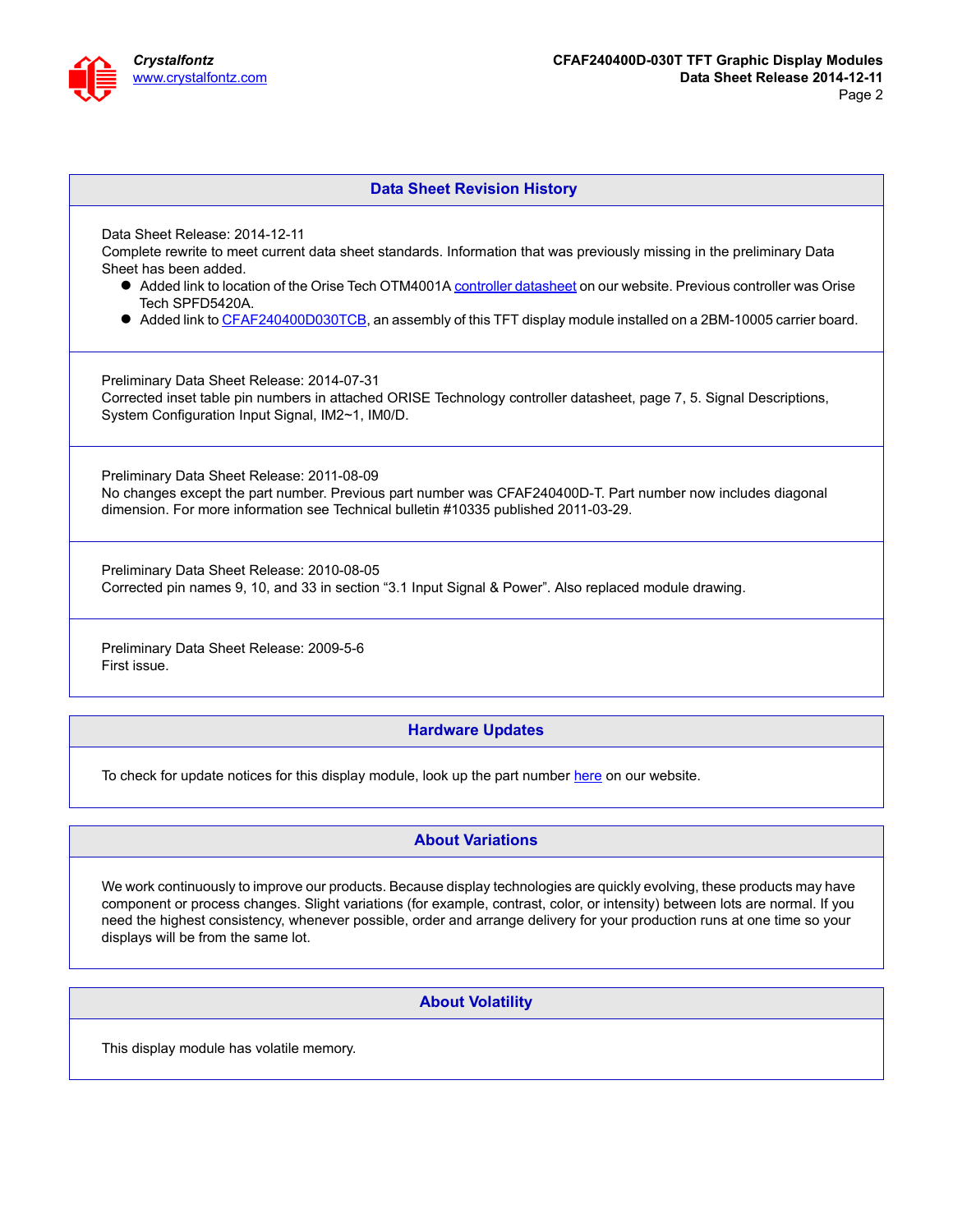

#### **The Fine Print**

Certain applications using Crystalfontz America, Inc. products may involve potential risks of death, personal injury, or severe property or environmental damage ("Critical Applications"). CRYSTALFONTZ AMERICA, INC. PRODUCTS ARE NOT DESIGNED, INTENDED, AUTHORIZED, OR WARRANTED TO BE SUITABLE FOR USE IN LIFE-SUPPORT APPLICATIONS, DEVICES OR SYSTEMS OR OTHER CRITICAL APPLICATIONS. Inclusion of Crystalfontz America, Inc. products in such applications is understood to be fully at the risk of the customer. In order to minimize risks associated with customer applications, adequate design and operating safeguards should be provided by the customer to minimize inherent or procedural hazard. Please contact us if you have any questions concerning potential risk applications.

Crystalfontz America, Inc. assumes no liability for applications assistance, customer product design, software performance, or infringements of patents or services described herein. Nor does Crystalfontz America, Inc. warrant or represent that any license, either express or implied, is granted under any patent right, copyright, or other intellectual property right of Crystalfontz America, Inc. covering or relating to any combination, machine, or process in which our products or services might be or are used.

All specifications in Data Sheets and on our website are, to the best of our knowledge, accurate but not guaranteed. Corrections to specifications are made as any inaccuracies are discovered.

Company and product names mentioned in this publication are trademarks or registered trademarks of their respective owners.

Copyright © 2014 by Crystalfontz America, Inc., 12412 East Saltese Avenue, Spokane Valley, WA 99216-0357 U.S.A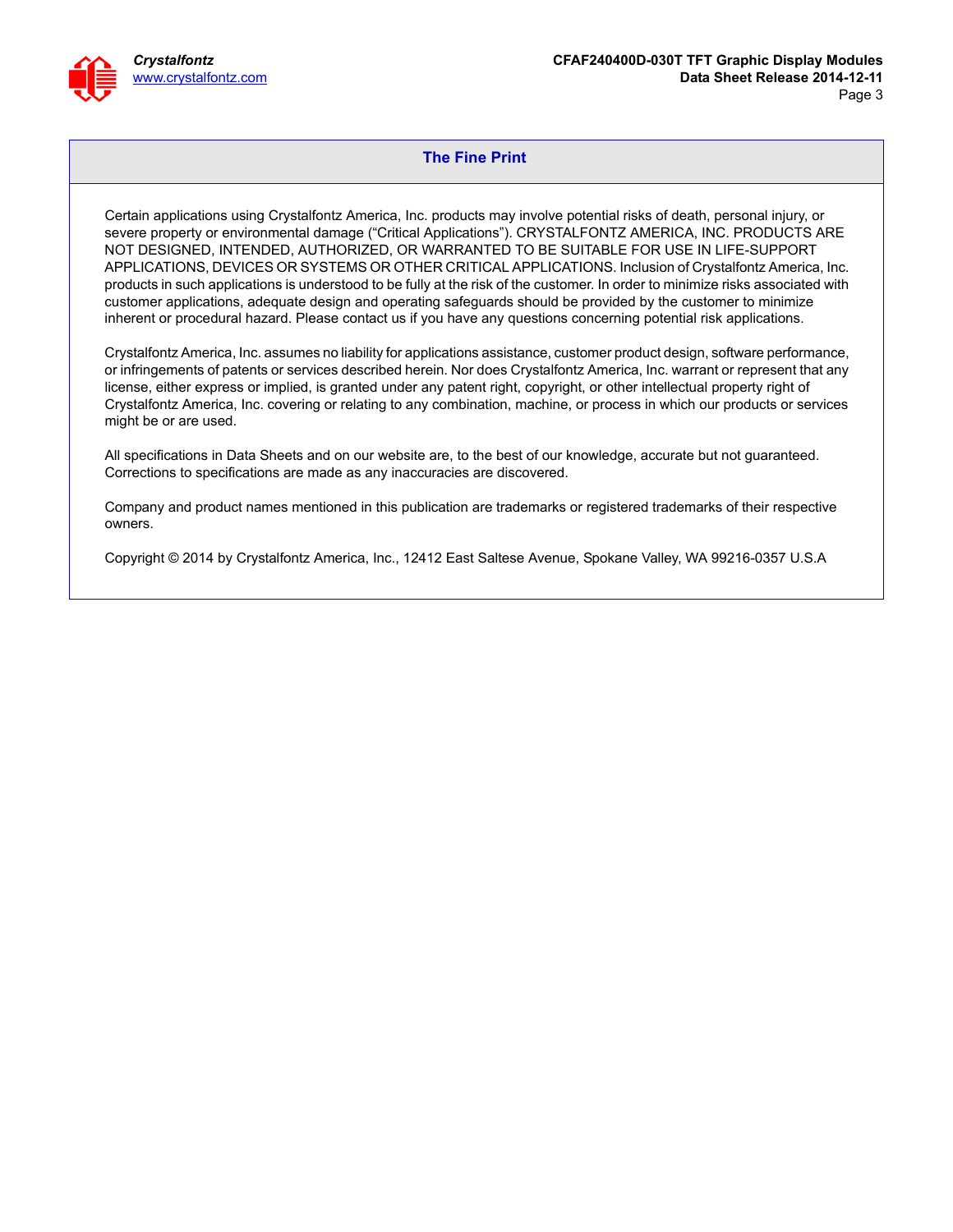

# **CONTENTS**

| SOURCES FOR DRIVER LIBRARIES AND SAMPLE CODE ------------------------------- 18 |  |
|---------------------------------------------------------------------------------|--|
|                                                                                 |  |
|                                                                                 |  |
|                                                                                 |  |
|                                                                                 |  |
|                                                                                 |  |
|                                                                                 |  |
|                                                                                 |  |
|                                                                                 |  |
|                                                                                 |  |

# **LIST OF FIGURES**

| Figure 5. Definition of Horizontal and Vertical Viewing Angles (CR>2)------------------------- 17 |  |
|---------------------------------------------------------------------------------------------------|--|
| Figure 6. Definition of 6:00 O'Clock and 12:00 O'clock Viewing Angles ----------------------- 17  |  |
|                                                                                                   |  |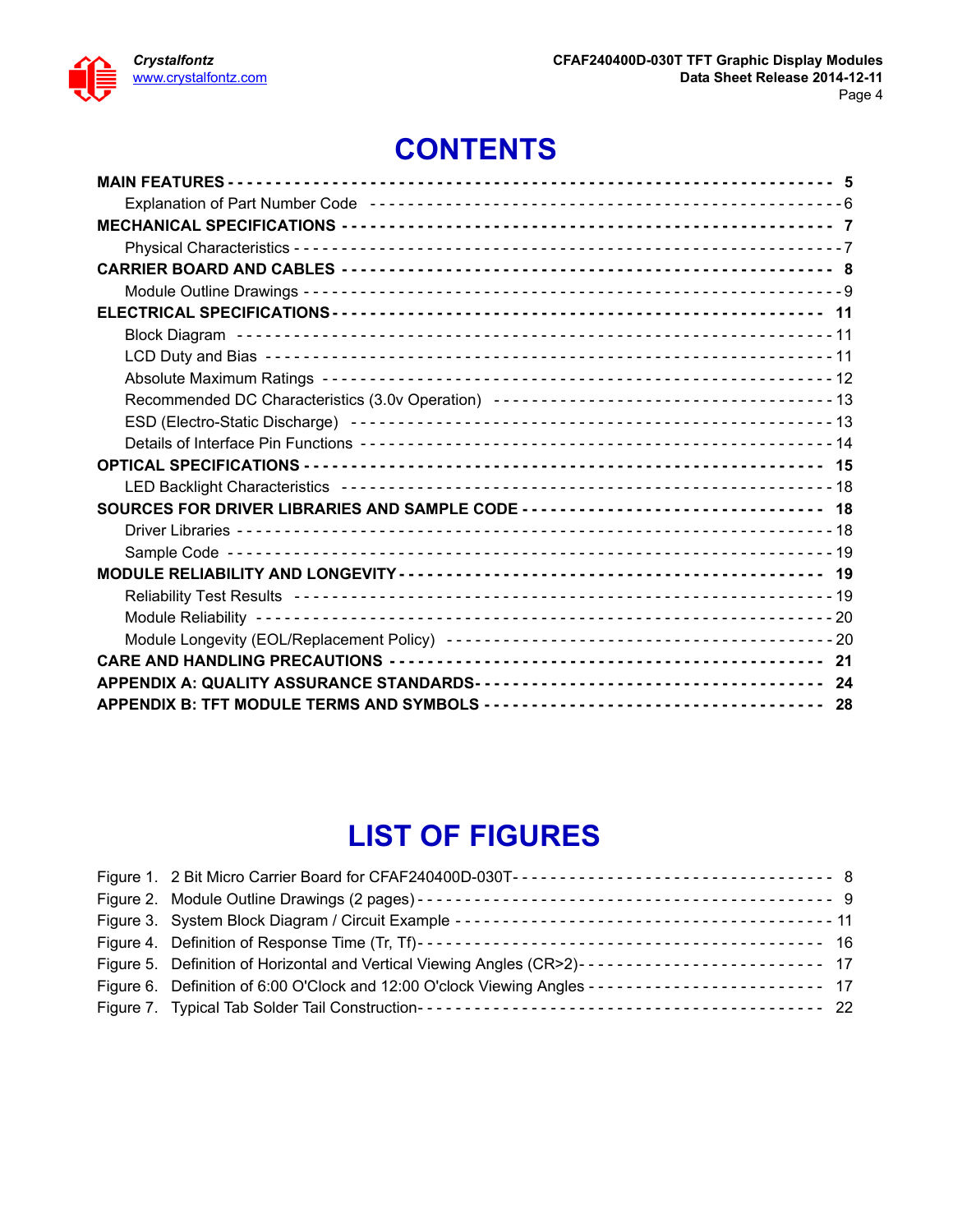

# <span id="page-4-0"></span>**MAIN FEATURES**

- Full-color (65K/262K) 240xRGBx400 display module consists of a TFT panel, integrated controller, an FPC (Flexible Printed Circuit) tail, and a white LED backlight.
- $\Box$  Module dimensions
	- Active Area
		- Diagonal is 75.69 millimeters Inches = 2.98"
		- Active area width and height is 38.88 (W) x 64.80 (H) millimeters. Inches =  $1.53$ " (W) x  $2.55$ " (H).
	- Overall module width and height:
		- FPC *unfolded* is 45.04 (W) x 101.64 (H) millimeters. (Shape and length of FPC may vary.) Inches =  $1.77$ " (W) x  $4.00$ " (H).
		- FPC *folded* is 45.04 (W) x (H) 77.00 millimeters. Inches =  $1.77$ " (W) x  $3.03$ " (H).
	- Overall module depth: 2.60 (D) millimeters Inches = 0.10" (D).
- Integrated Orise OTM4001A 720-channel 6-bit source driver or compatible controller.For Application Notes, see [controller datasheets](http://www.crystalfontz.com/controllers/) on our website.
- $\Box$  Requires only a single source 3.3v for both power supply and logic.
- Interface modes: 8-bit, 9-bit, 16-bit or 18-bit parallel interface to host.
- This TFT is engineered for high volume production. It uses a "TAB" (tape automated bonding) or "COF" (chip on flex) style flex tail. The TAB connector is soldered directly to corresponding pads on your PCB using a hot-bar sol-dering machine. For more information, see [Hot Bar Soldering Machine \(Pg. 22\).](#page-21-1)
- $\Box$  Transmissive display with edge-lit LED backlight(4 white LEDs). The backlight has one anode (A,+) and four cathode (K -) pins brought out on the FPC.
- □ 12:00 o'clock viewing angle (polarizer viewing direction).
- $\Box$  Temperature operation is from -20 $^{\circ}$ C to +70 $^{\circ}$ C.
- $\Box$  RoHS compliant. Factory is ISO certified.
- □ This TFT can be ordered mounted on a carrier board [CFAF240400D-030T-CB.](https://www.crystalfontz.com/product/CFAF240400D030TCB) The carrier board supports a current drive for the LED backlight of the display.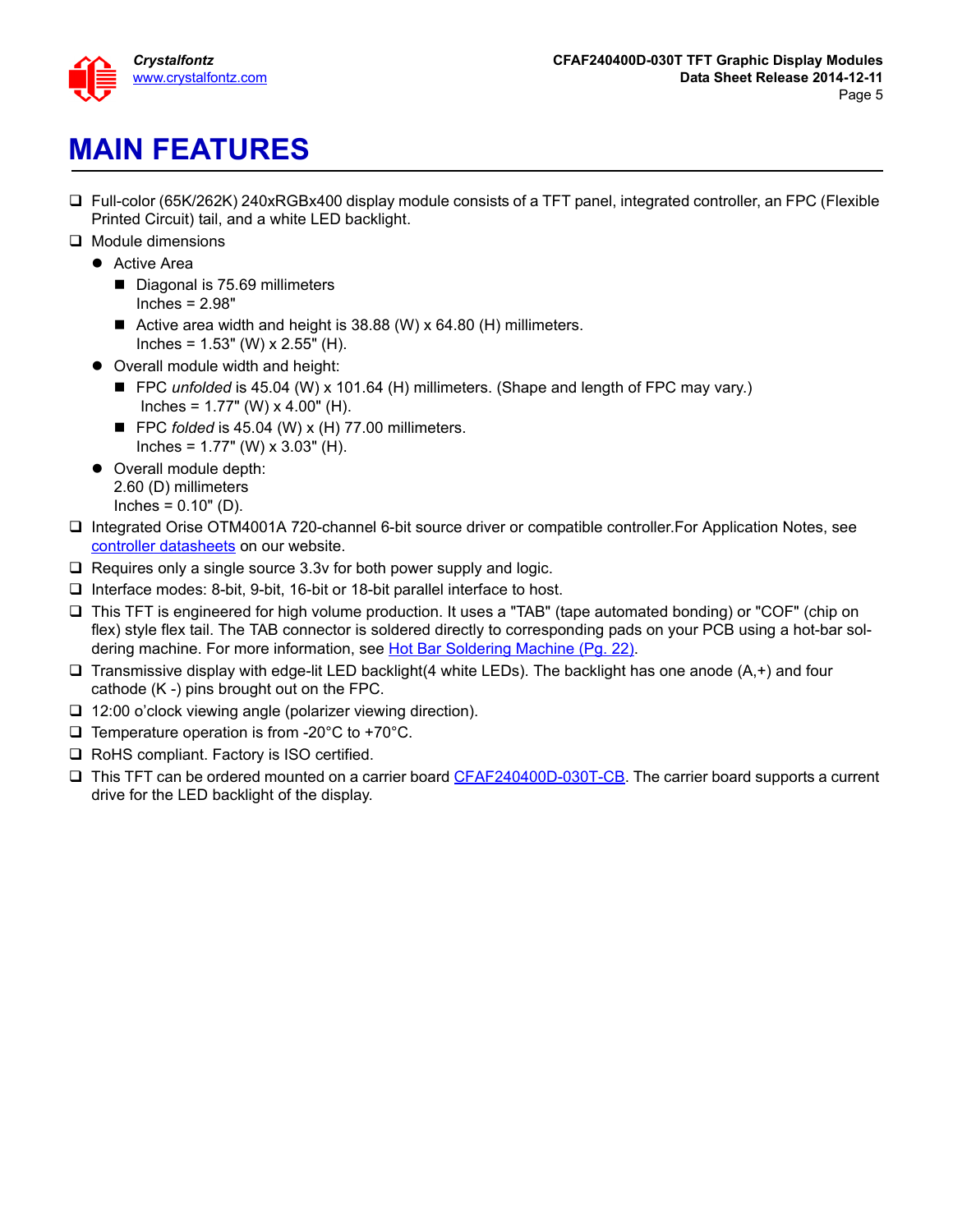## <span id="page-5-0"></span>**EXPLANATION OF PART NUMBER CODE**



|   | <b>Brand</b>                      | Crystalfontz America, Inc. |
|---|-----------------------------------|----------------------------|
| 2 | <b>Display Type</b>               | $F - TFT$                  |
| ❸ | <b>Number of Pixels (Width)</b>   | 240 pixels                 |
| Ø | <b>Number of Pixels (Height)</b>  | 400 pixels                 |
| 6 | <b>Model Identifier</b>           |                            |
| 6 | <b>Diagonal Dimension</b>         | $030 - 3.0$ -inch diagonal |
| 7 | <b>Backlight Type &amp; Color</b> | $T$ – white LED backlight  |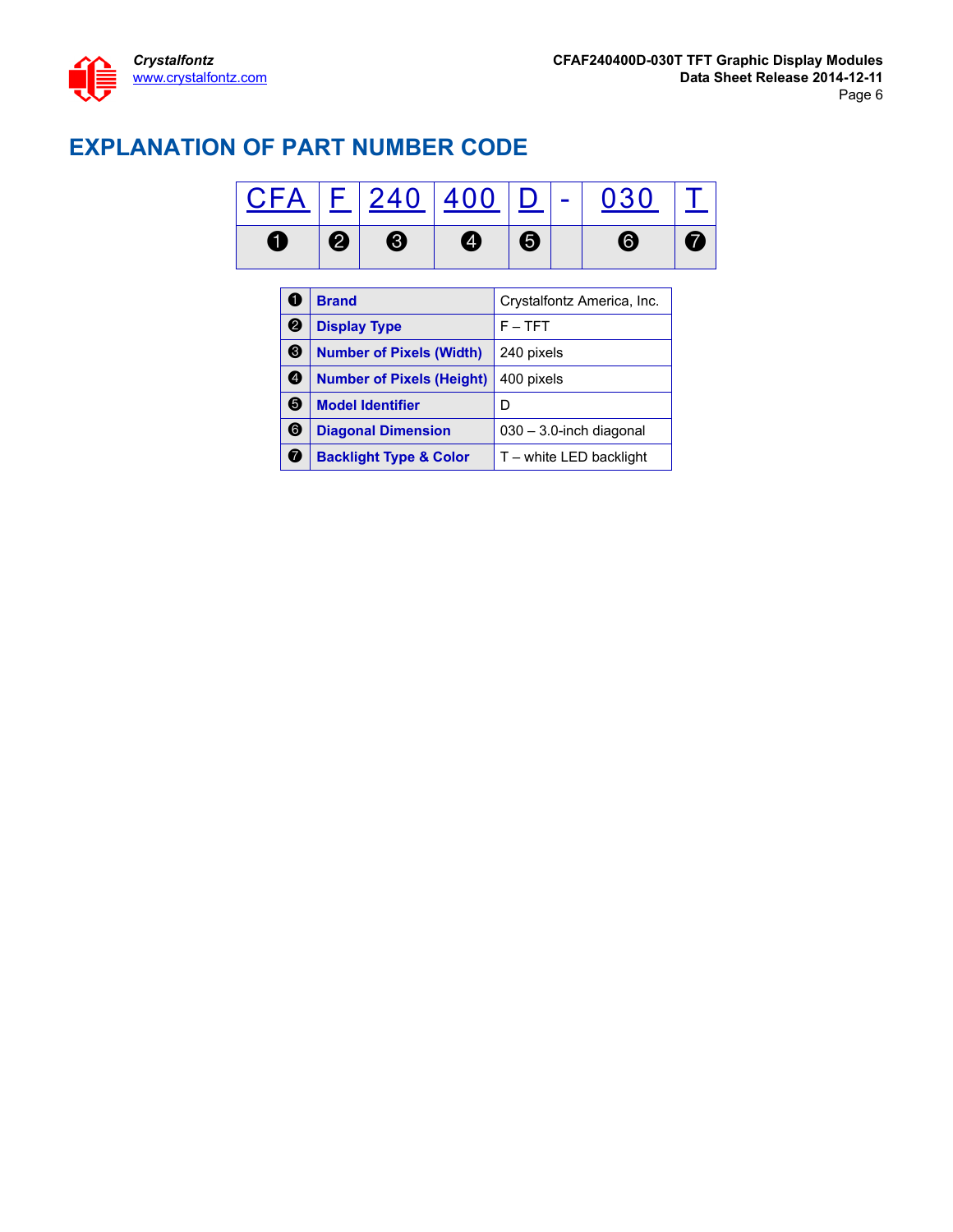

# <span id="page-6-0"></span>**MECHANICAL SPECIFICATIONS**

#### <span id="page-6-1"></span>**PHYSICAL CHARACTERISTICS**

| <b>ITEM</b>                                 | <b>SPECIFICATION</b>                                          |
|---------------------------------------------|---------------------------------------------------------------|
| Number of Pixels                            | $240 \times \text{RGB} \times 400 \text{ pixels}$             |
| Pixel Pitch                                 | $0.162$ (W) x $0.162$ (H) mm                                  |
| Active Area                                 |                                                               |
| Active Area Diagonal                        | Millimeters: 75.569 mm<br>Inches: 2.98" (referred to as 3.0") |
| Active Area Width                           | Millimeters: 38.88 (W) mm<br>Inches: 1.53" (W)                |
| Active Area Height                          | Millimeters: 64.80 (H) mm<br>Inches: 2.55" (H)                |
| Module Outline Dimensions                   |                                                               |
| Overall Module Width                        | Millimeters: 45.04 (W) mm<br>Inches: 1.77" (W)                |
| Overall Module Height<br>with FPC unfolded* | Millimeters: 101.64 (H) mm<br>Inches: 4.00" (H)               |
| Overall Module Height<br>with FPC folded    | Millimeters: 77.00 (H) mm<br>Inches: 3.03" (H)                |
|                                             | *For reference only. Shape and length of FPC may vary.        |
| Module Depth                                | Millimeters: 2.60 (D) mm<br>Inches: 0.10" (D)                 |
| Weight                                      | 14 grams                                                      |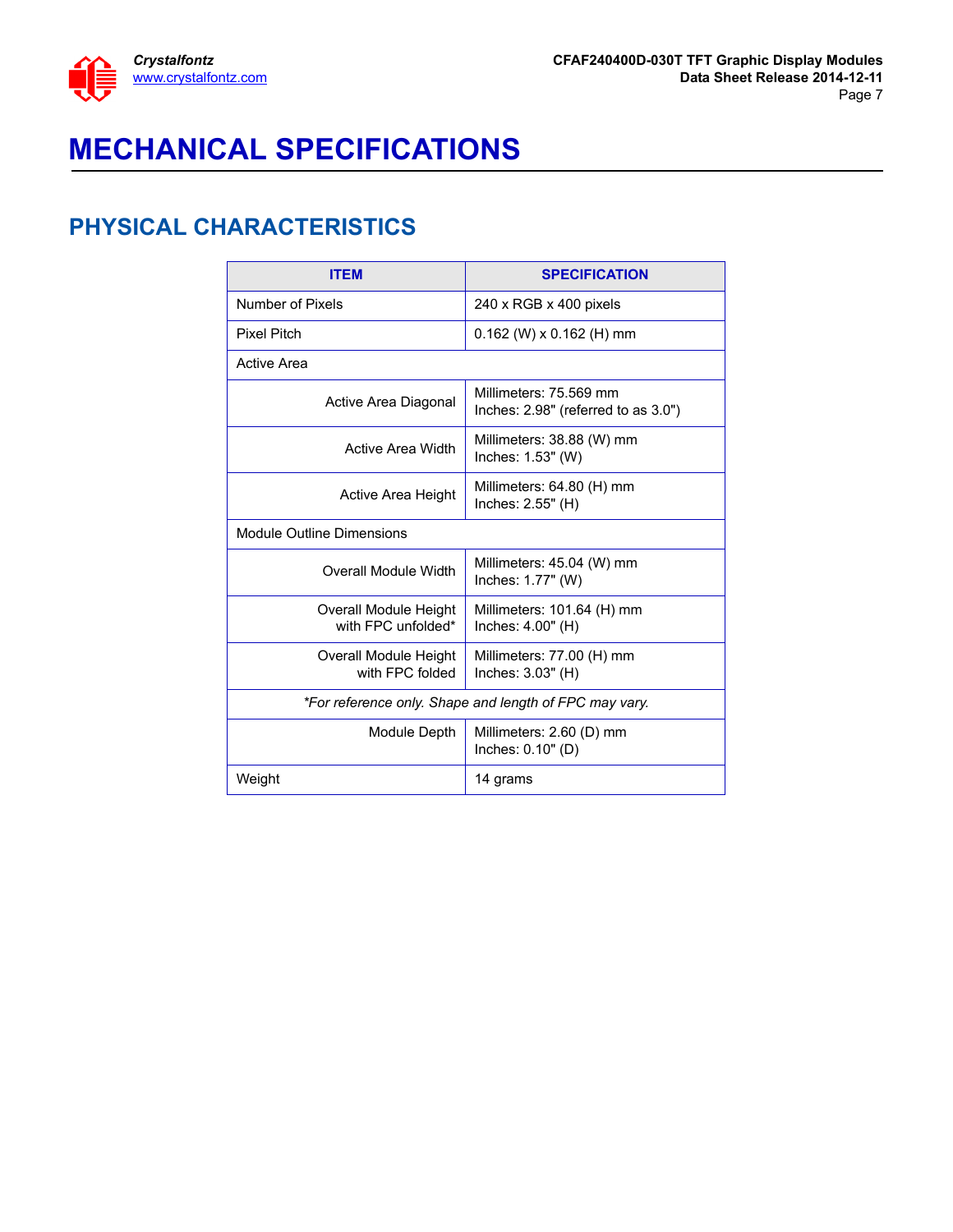

# <span id="page-7-0"></span>**CARRIER BOARD AND CABLES**

This TFT can be ordered mounted on a carrier board ([CFAF240400D-030T-CB\)](https://www.crystalfontz.com/product/CFAF240400D030TCB). The carrier board supports a current drive for the LED backlight of the display.



Figure 1. 2 Bit Micro Carrier Board for CFAF240400D-030T

<span id="page-7-1"></span>Choose the cables you need from our selection of reasonably priced [cables.](https://www.crystalfontz.com/products/lcd-display-cables.html)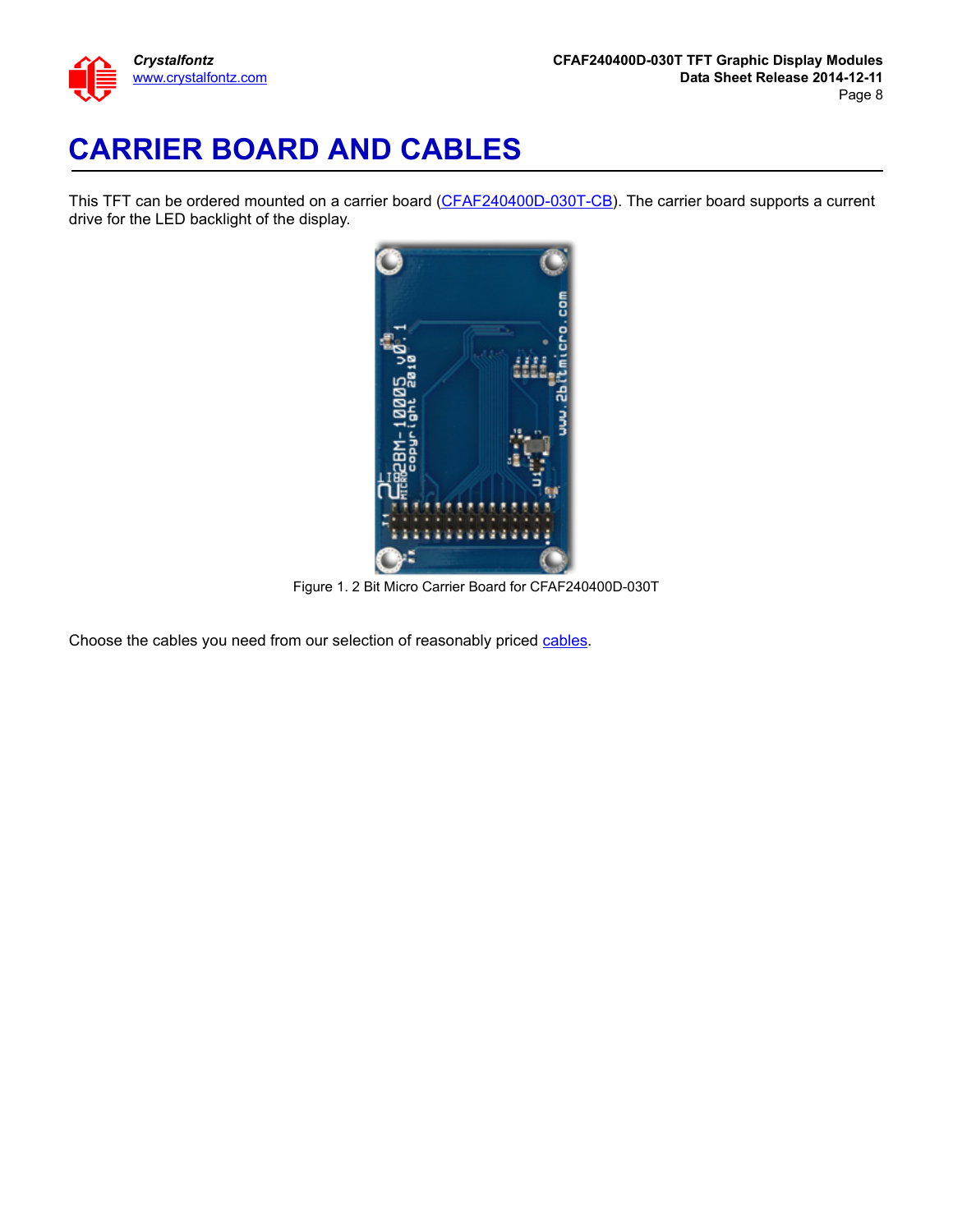

# MODULE OUTLINE DRAWINGS **MODULE OUTLINE DRAWINGS**

Figure 2. Module Outline Drawings (2 pages) Figure 2. Module Outline Drawings (2 pages)

<span id="page-8-1"></span><span id="page-8-0"></span>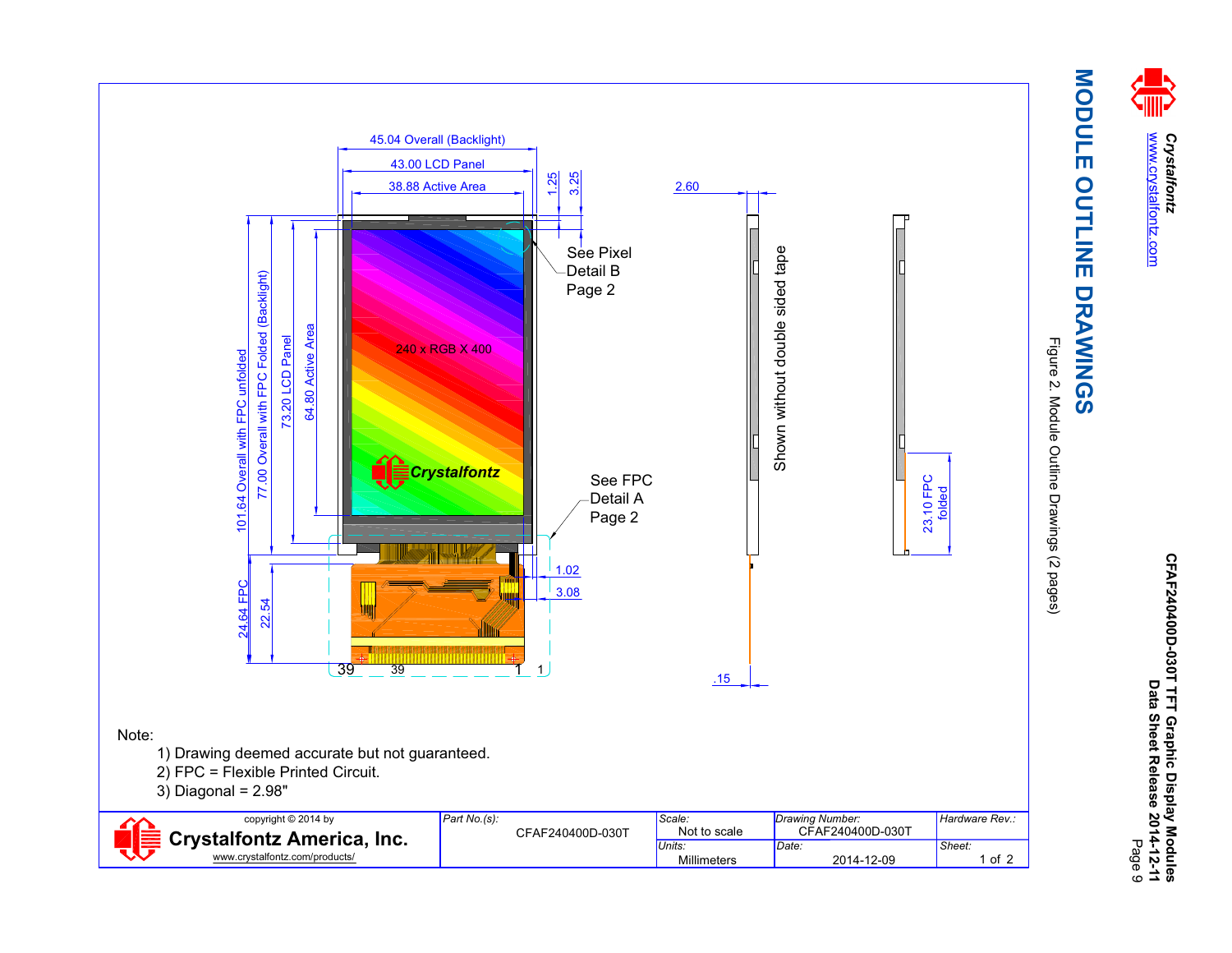

Crystalfontz<br>www.crystalfontz.com [www.crystalfontz.com](http://www.crystalfontz.com) *Crystalfontz*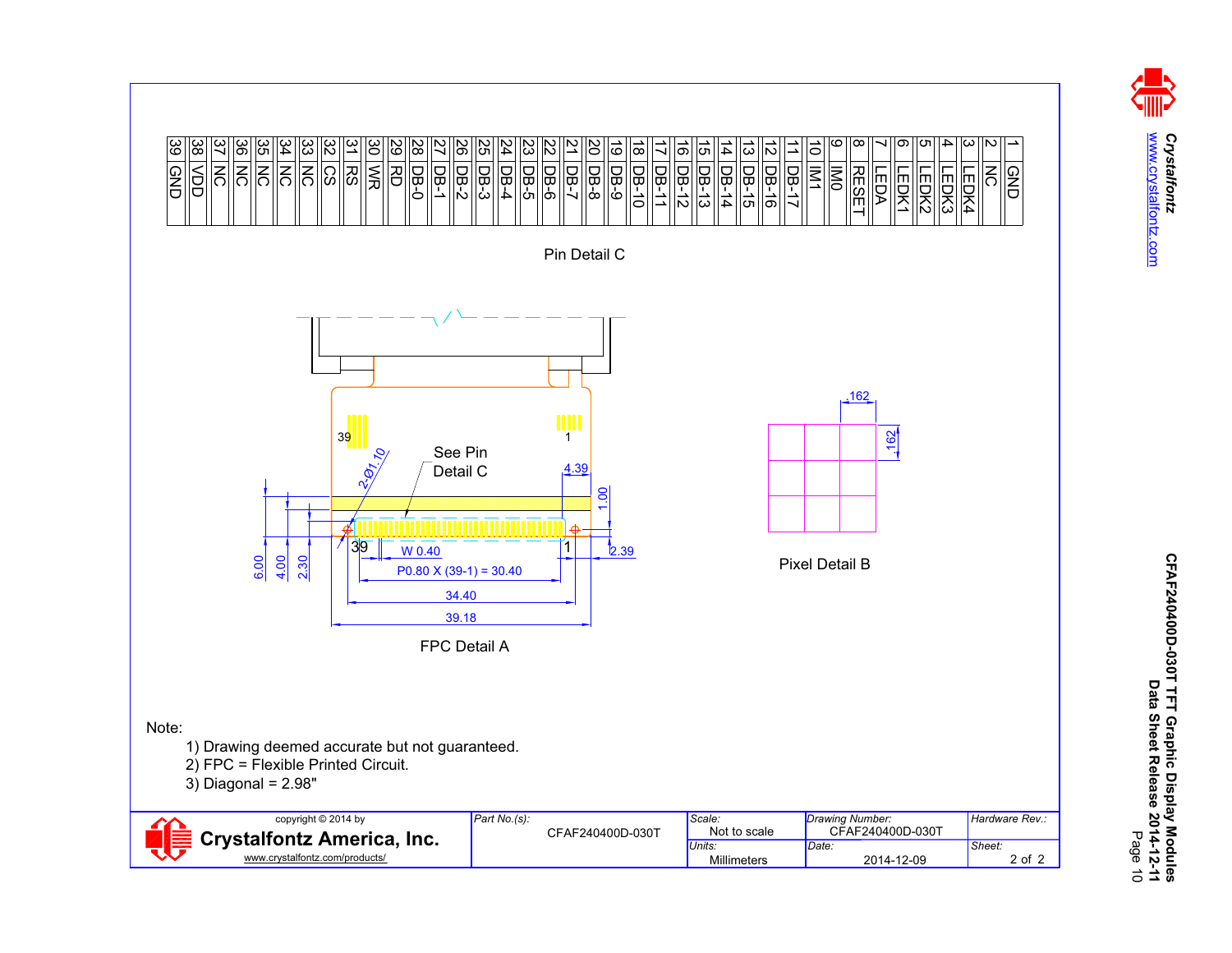

# <span id="page-10-0"></span>**ELECTRICAL SPECIFICATIONS**

## <span id="page-10-1"></span>**BLOCK DIAGRAM**





#### <span id="page-10-3"></span><span id="page-10-2"></span>**LCD DUTY AND BIAS**

| <b>DRIVING</b><br><b>METHOD</b> | <b>SPECIFICATION</b> |
|---------------------------------|----------------------|
| Duty <sup>1</sup>               | 1/240                |
| Bias <sup>2</sup>               | 1/16                 |

<sup>1</sup>The duty cycle, also known as duty ratio or multiplex rate, is the fraction of total frame time that each row of the LCD is addressed.

 $2$ The drive bias, also known as voltage margin, is related to the number of voltage levels used when driving the LCD. Bias is defined as 1/(number of voltage levels-1). The more segments driven by each driver(1), the higher number of voltage levels are required. There is a direct relationship between the bias and the duty.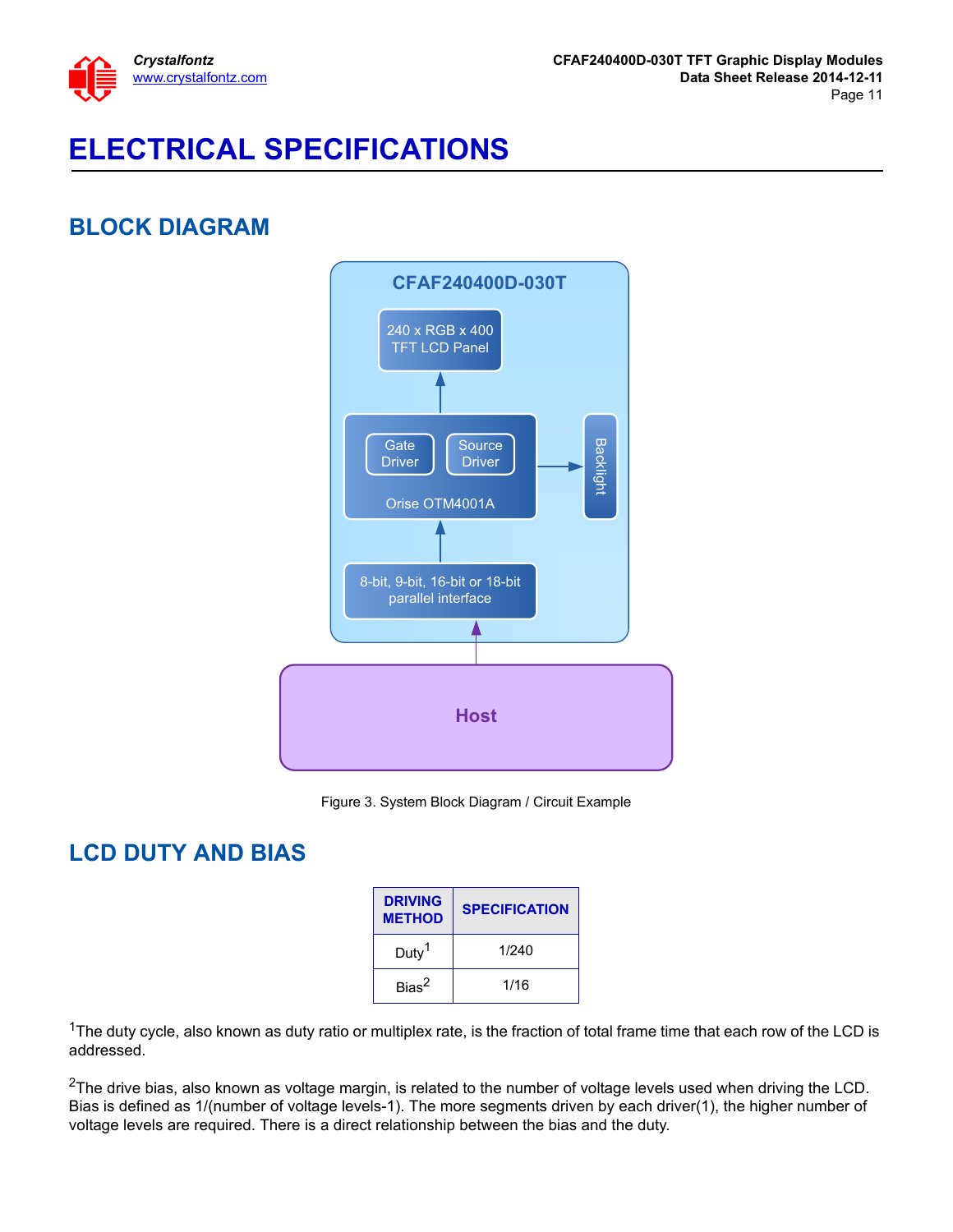#### <span id="page-11-0"></span>**ABSOLUTE MAXIMUM RATINGS**

| Ambient Temperature (Ta) = 25°C |                        |                 |                 |  |  |
|---------------------------------|------------------------|-----------------|-----------------|--|--|
| <b>Absolute Maximum Ratings</b> | Symbo                  | Minimum         | Maximum         |  |  |
| Digital Logic Supply            | <b>VLOGIC</b>          | $-0.3v$         | $+4.6v$         |  |  |
| Supply Voltage for IO Signal    | V <sub>LOGIC I/O</sub> |                 |                 |  |  |
| <b>Operating Temperature</b>    | $T_{OP}$               | $-20^{\circ}$ C | $+70^{\circ}$ C |  |  |
| Storage Temperature             | $T_{ST}$               | $-30^{\circ}$ C | $+80^{\circ}$ C |  |  |
| Humidity                        | <b>RH</b>              | $0\%$           | 90%             |  |  |

#### **Caution**

*These are stress ratings only. Functional operation of the module at these or any other conditions beyond those listed under [Recommended DC Characteristics](#page-12-0)  [\(3.0v Operation\) \(Pg. 13\)](#page-12-0) is not implied.* 

*Extended exposure to the absolute maximum ratings listed above may affect device reliability. Stresses beyond those listed above can cause permanent damage.*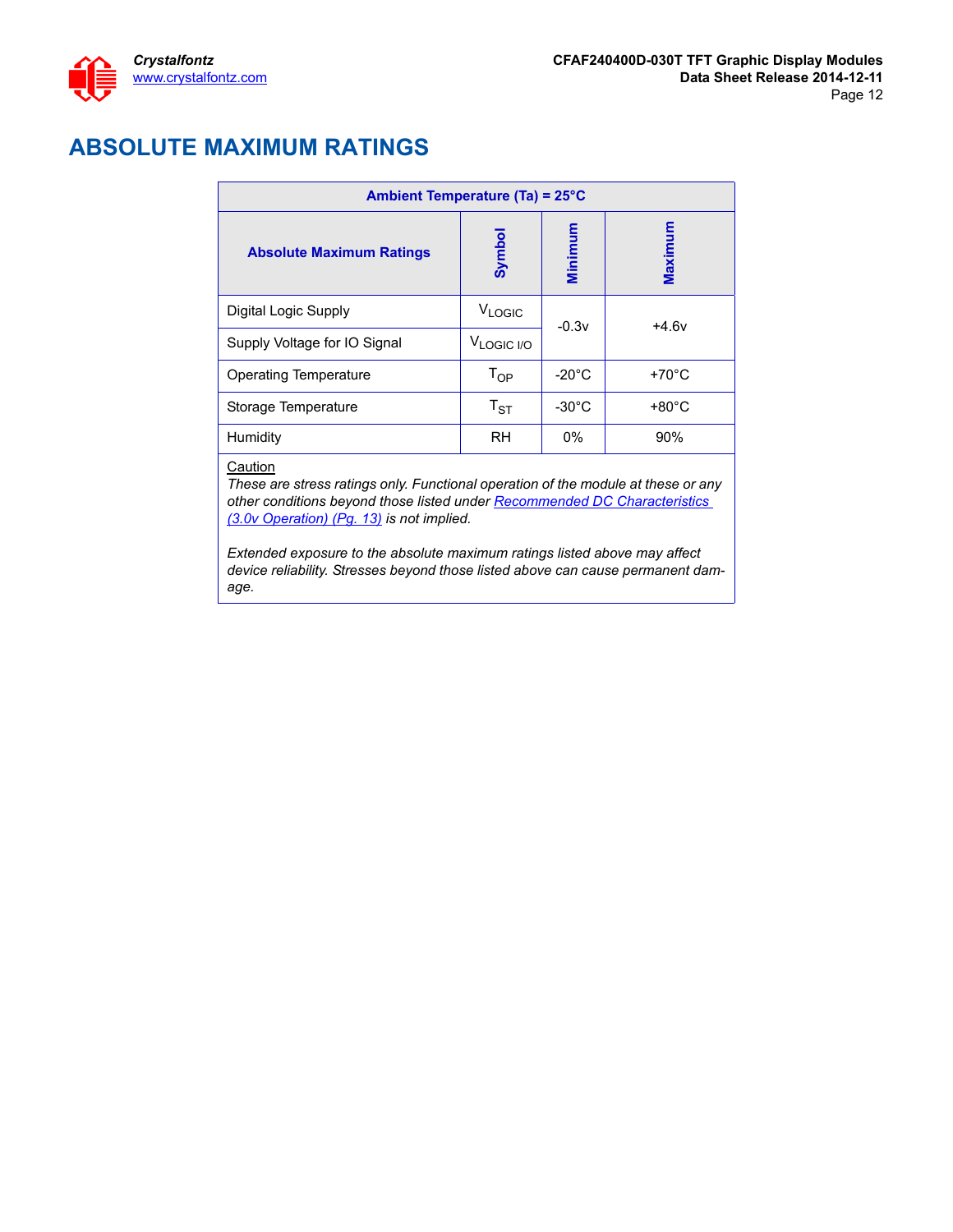

## <span id="page-12-0"></span>**RECOMMENDED DC CHARACTERISTICS (3.0V OPERATION)**

| <b>RECOMMENDED</b><br><b>DC</b><br><b>CHARACTERISTICS</b> | <b>JOANNS</b>          | <b>MINIMINI</b>                                                                                     | <b>TYPICAL</b>  | MAXIMUM                                                                                          |
|-----------------------------------------------------------|------------------------|-----------------------------------------------------------------------------------------------------|-----------------|--------------------------------------------------------------------------------------------------|
| Digital Logic Supply                                      | VLOGIC                 | $+2.4v$                                                                                             |                 |                                                                                                  |
| Supply Voltage for I/O<br>Signals                         | V <sub>LOGIC I/O</sub> | $+2.8v$<br>$+1.65v$                                                                                 |                 | $+3.3v$                                                                                          |
| Power Consumption                                         | $V_{OP}$               |                                                                                                     | $12 \text{ mA}$ |                                                                                                  |
| Input High Voltage                                        | $V_{\text{IH}}$        | +0.7v * VLOGIC I/O<br>for $V_{LOGIC~I/O}$ = +3.3v<br>$V_{\text{IH}}$ = +0.7v $\star$ +3.3v = +2.31v |                 | V <sub>LOGIC I/O</sub>                                                                           |
| Input Low Voltage                                         | $V_{IL}$               | 0v (GND)                                                                                            |                 | $+0.3v * V_{LOGIC I/O}$<br>for $V_{LOGIC~I/O}$ = +2.8v<br>$V_{II}$ = +0.3v $\star$ +2.8v = 0.84v |
| Output High Voltage                                       | $V_{OH}$               | +0.8v * VLOGIC I/O<br>for $V_{LOGIC~I/O}$ = +3.3v<br>$V_{OH}$ = +0.8v $\star$ +3.3v = +2.64v        |                 | V <sub>LOGIC I/O</sub>                                                                           |
| Output Low Voltage                                        | $V_{OL}$               | 0v (GND)                                                                                            |                 | $+0.2v * V_{LOGIC I/O}$<br>for $V_{LOGIC~I/O}$ = +3.3v<br>$V_{OL}$ = +0.2v $*$ +3.3v = 0.66v     |

*This is a summary of the module's major operating parameters. For details, see the [controller datasheet f](http://www.crystalfontz.com/controllers/)or Orise OTM4001A on our website.*

## <span id="page-12-1"></span>**ESD (ELECTRO-STATIC DISCHARGE)**

The circuitry is industry standard CMOS logic and is susceptible to ESD damage. Please use industry standard antistatic precautions as you would for any other static sensitive devices such as expansion cards, motherboards, or integrated circuits. Ground your body, work surfaces, and equipment.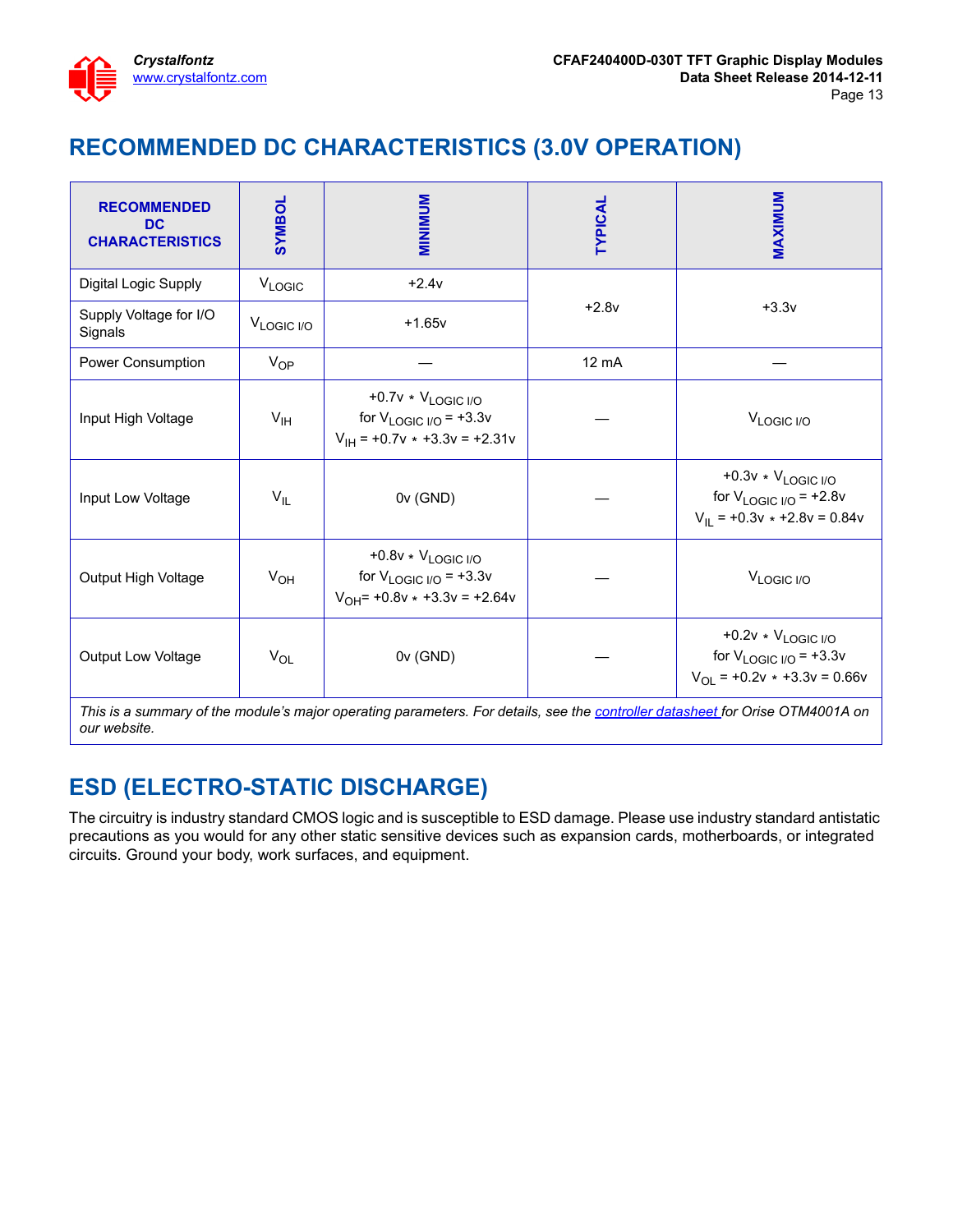## <span id="page-13-0"></span>**DETAILS OF INTERFACE PIN FUNCTIONS**

| <b>PIN</b>     | <b>SIGNAL</b>                                                                              |  | <b>DESCRIPTION</b>                                                                                                                                                                                                       |                    |                                 |                                                  |                                                                               |  |
|----------------|--------------------------------------------------------------------------------------------|--|--------------------------------------------------------------------------------------------------------------------------------------------------------------------------------------------------------------------------|--------------------|---------------------------------|--------------------------------------------------|-------------------------------------------------------------------------------|--|
| 1              | <b>GND</b>                                                                                 |  | Ground. Must be connected to an external ground.                                                                                                                                                                         |                    |                                 |                                                  |                                                                               |  |
| 2              | <b>NC</b>                                                                                  |  |                                                                                                                                                                                                                          | Make No Connection |                                 |                                                  |                                                                               |  |
| 3              | $K_4$ (LED -)                                                                              |  |                                                                                                                                                                                                                          |                    |                                 |                                                  |                                                                               |  |
| 4              | $K_3$ (LED -)                                                                              |  | Individual supply pins for LED. "K" (cathode or kathode for German and                                                                                                                                                   |                    |                                 |                                                  |                                                                               |  |
| 5              | $K_2$ (LED -)                                                                              |  | original Greek spelling) or "-" of LED backlight.                                                                                                                                                                        |                    |                                 |                                                  |                                                                               |  |
| 6              | $K_1$ (LED -)                                                                              |  |                                                                                                                                                                                                                          |                    |                                 |                                                  |                                                                               |  |
| $\overline{7}$ | $A$ (LED +)                                                                                |  |                                                                                                                                                                                                                          |                    |                                 |                                                  | Common supply pin for LEDs. "A" (anode) or "+" of LED backlight.              |  |
| 8              | <b>RESET</b>                                                                               |  | Reset signal.<br>Low: Display controller is reset. The RESET pin should be pulsed low shortly<br>after power is applied.<br>High: The RESET pin should be brought high ( $V_{DD}$ <sub>I/O</sub> ) for normal operation. |                    |                                 |                                                  |                                                                               |  |
| 9              | IM <sub>0</sub>                                                                            |  |                                                                                                                                                                                                                          |                    | Interface mode select pins.     |                                                  |                                                                               |  |
|                |                                                                                            |  | <b>IM1</b>                                                                                                                                                                                                               | <b>IMO</b>         | <b>Interface</b><br><b>Mode</b> | <b>DB Pins In Use</b>                            |                                                                               |  |
|                |                                                                                            |  | 0                                                                                                                                                                                                                        | 0                  | 18-bit                          | DB17-BD0                                         |                                                                               |  |
| 10             | IM <sub>1</sub>                                                                            |  | 0                                                                                                                                                                                                                        | 1                  | 9-bit                           | DB17-DB9                                         |                                                                               |  |
|                |                                                                                            |  | 1                                                                                                                                                                                                                        | 0                  | 16-bit                          | DB17-DB10<br>DB8-D1                              |                                                                               |  |
|                |                                                                                            |  | 1                                                                                                                                                                                                                        | $\mathbf{1}$       | 8-bit                           | DB7-DB10                                         |                                                                               |  |
| $11 - 28$      | DB17~DB0                                                                                   |  | Parallel databus. If unused, connect to Ground.                                                                                                                                                                          |                    |                                 |                                                  |                                                                               |  |
| 29             | $\overline{RD}$                                                                            |  | Read control pin for the DBI interface. If unused, connect to $V_{DD~I/O}$ .                                                                                                                                             |                    |                                 |                                                  |                                                                               |  |
| 30             | <b>WR</b>                                                                                  |  |                                                                                                                                                                                                                          |                    |                                 |                                                  | Write control pin for the DBI interface. If unused, connect to $V_{DD~I/O}$ . |  |
| 31             | <b>RS</b><br>(D/C)                                                                         |  | Data/Command control. Determines whether data bits are data or command.<br>1 - High: Addresses the data register.<br>0 - Low: Addresses the command register.<br>If unused, connect to $V_{DD I/O}$ .                    |                    |                                 |                                                  |                                                                               |  |
| 32             | $\overline{\text{cs}}$                                                                     |  | Chip select input.<br>Low: Controller chip is selected. Communications with host is possible.<br>High: Controller chip is not selected. Host interface signals are ignored by the<br>controller.                         |                    |                                 |                                                  |                                                                               |  |
| 33-37          | <b>NC</b>                                                                                  |  |                                                                                                                                                                                                                          | Make No Connection |                                 |                                                  |                                                                               |  |
| 38             | $V_{DD}$                                                                                   |  |                                                                                                                                                                                                                          |                    |                                 | Digital Logic Supply and Input/Output Supply     |                                                                               |  |
| 39             | <b>GND</b>                                                                                 |  |                                                                                                                                                                                                                          |                    |                                 | Ground. Must be connected to an external ground. |                                                                               |  |
|                | For backlight connections, please refer to <b>LED Backlight Characteristics (Pg. 18)</b> . |  |                                                                                                                                                                                                                          |                    |                                 |                                                  |                                                                               |  |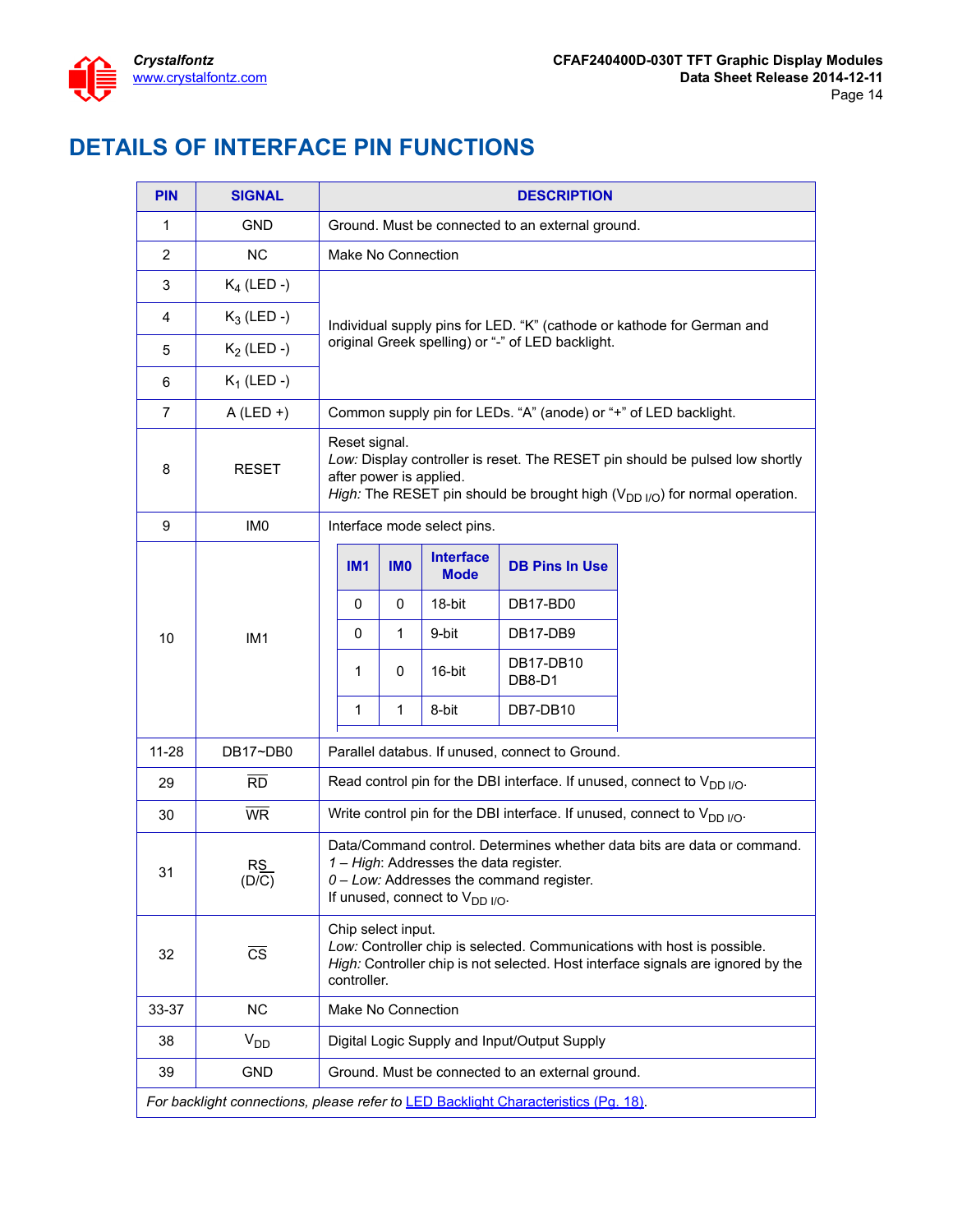

# <span id="page-14-0"></span>**OPTICAL SPECIFICATIONS**

| Ambient Temperature (Ta) = 25°C,<br><b>Maximum 75% Relative Humidity</b>                                                                                                       |                         |                                       |                |                |         |
|--------------------------------------------------------------------------------------------------------------------------------------------------------------------------------|-------------------------|---------------------------------------|----------------|----------------|---------|
| <b>ITEM</b>                                                                                                                                                                    | <b>IOBM/S</b>           | <b>ADDITIONAL TEST<br/>CONDITIONS</b> | <b>MINIMUM</b> | <b>TYPICAL</b> | MAXIMUM |
| Color Depth                                                                                                                                                                    |                         |                                       |                | 65K/262K       |         |
| Any one of the pixels can show any of the 16.7 million colors.                                                                                                                 |                         |                                       |                |                |         |
| Contrast Ratio (CR) <sup>1</sup>                                                                                                                                               |                         |                                       |                | 250            |         |
| TFT Response Time <sup>2</sup>                                                                                                                                                 | Tr                      |                                       |                | 30 ms          |         |
|                                                                                                                                                                                | Τf                      |                                       |                | 30 ms          |         |
| Red Chromaticity                                                                                                                                                               | Rx                      |                                       | 0.633          | 0.653          | 0.673   |
|                                                                                                                                                                                | Ry                      |                                       | 0.311          | 0.331          | 0.351   |
| <b>Green Chromaticity</b>                                                                                                                                                      | Gx                      | $\theta = \varphi - 0^{\circ}$        | 0.291          | 0.311          | 0.331   |
|                                                                                                                                                                                | Gy                      |                                       | 0.554          | 0.574          | 0.594   |
| <b>Blue Chromaticity</b>                                                                                                                                                       | <b>Bx</b><br>By         |                                       | 0.114          | 0.134          | 0.154   |
|                                                                                                                                                                                | Wx                      |                                       | 0.288          | 0.308          | 0.328   |
| <b>White Chromaticity</b>                                                                                                                                                      | Wy                      |                                       | 0.322          | 0.342          | 0.362   |
|                                                                                                                                                                                | $\theta_{X^+}$          |                                       |                |                |         |
| Viewing Angle, Horizontal                                                                                                                                                      | $\theta_{X}$            | Center                                |                | 130 degrees    |         |
|                                                                                                                                                                                | $\theta_{\mathsf{Y}^+}$ | $CR \ge 10$                           |                |                |         |
| Viewing Angle, Vertical                                                                                                                                                        | $\theta_{Y}$            |                                       |                | 110 degrees    |         |
| <b>Viewing Direction</b>                                                                                                                                                       |                         |                                       |                | 12:00          |         |
| $1$ Contrast Ratio = (brightness with pixels light)/(brightness with pixels dark).<br><sup>2</sup> Response Time: The amount of time it takes a pixel to change from active to |                         |                                       |                |                |         |

*inactive or back again.Tr = T rise, Tf = T fall.*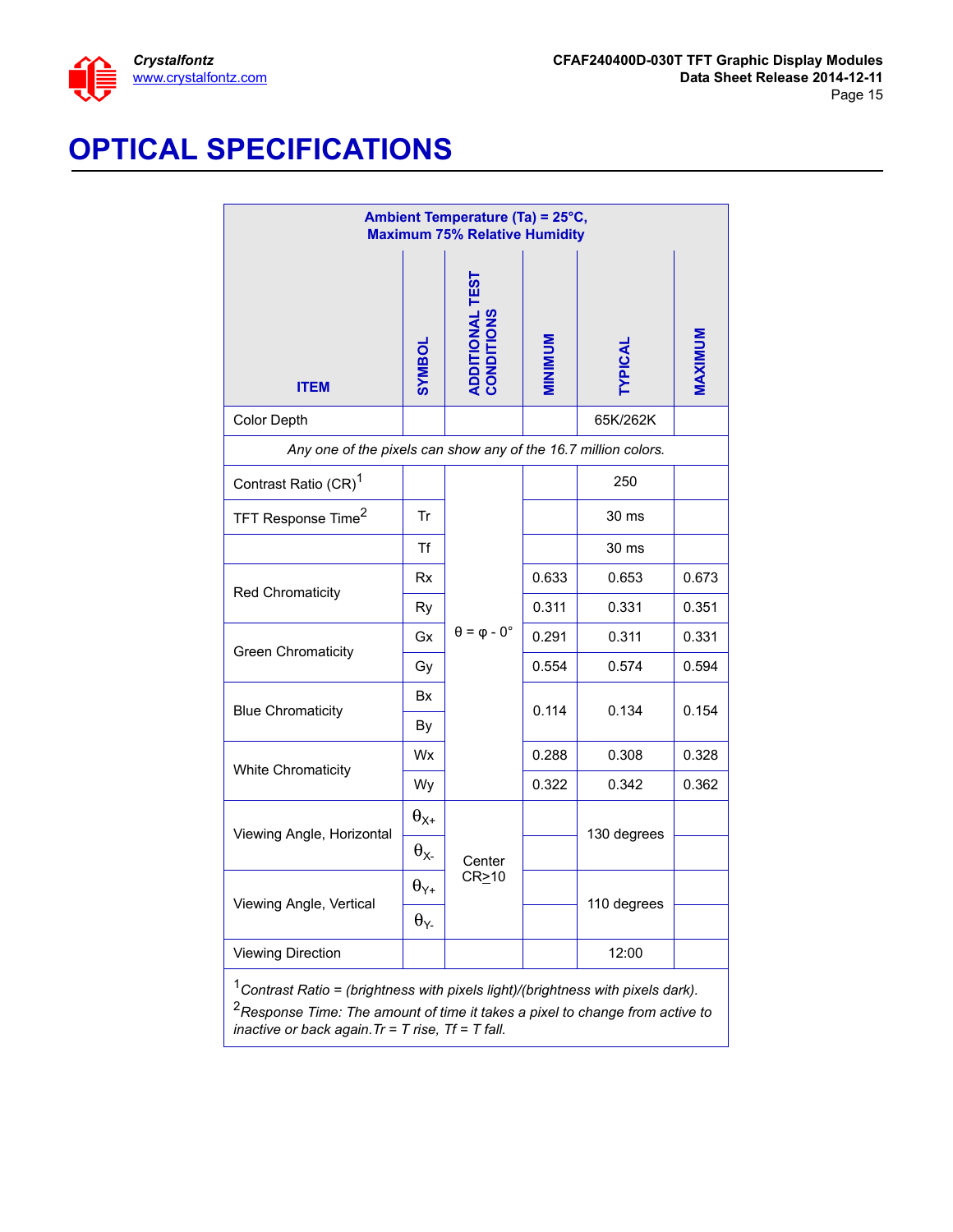

#### **Optical Measuring Conditions**

- $\Box$  Dark room, ambient temperature (Ta) = 25°C, and 15 minutes warm up time.
- Westar Display Technologies FPM520 display measurement system, SR-3 for chromaticity, and Topcon BM-5A luminance colorimeter for other optical characteristics.

#### **Definition of Response Time (Tr, Tf)**



<span id="page-15-1"></span><span id="page-15-0"></span>Figure 4. Definition of Response Time (Tr, Tf)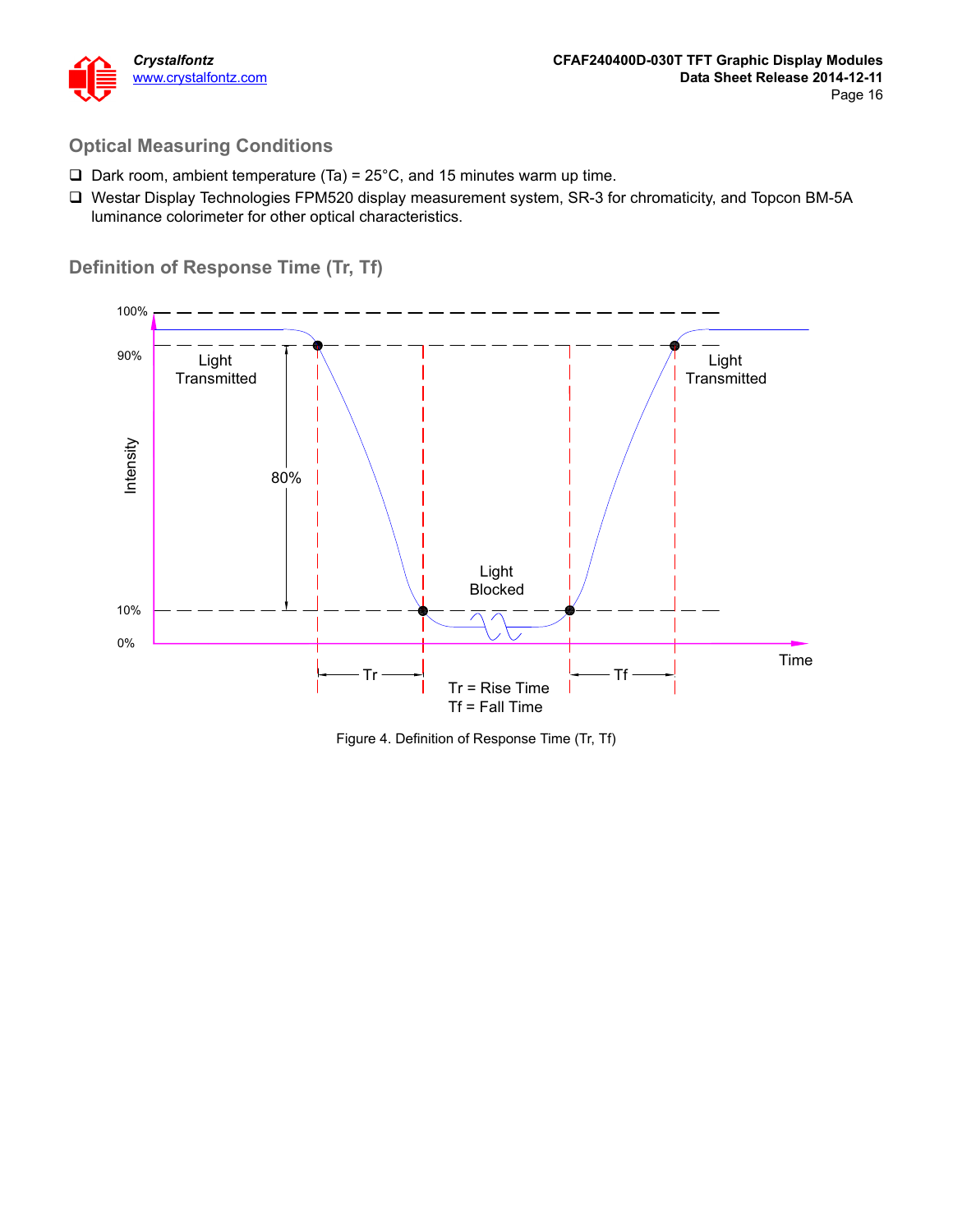

#### **Definition of Vertical and Horizontal Viewing Angles (CR**>**2)**



Figure 5. Definition of Horizontal and Vertical Viewing Angles (CR>2)

#### <span id="page-16-0"></span>**Definition of 6 O'Clock and 12:00 O'Clock Viewing Angles**

This module has a 12:00 o'clock viewing angle.



<span id="page-16-1"></span>Figure 6. Definition of 6:00 O'Clock and 12:00 O'clock Viewing Angles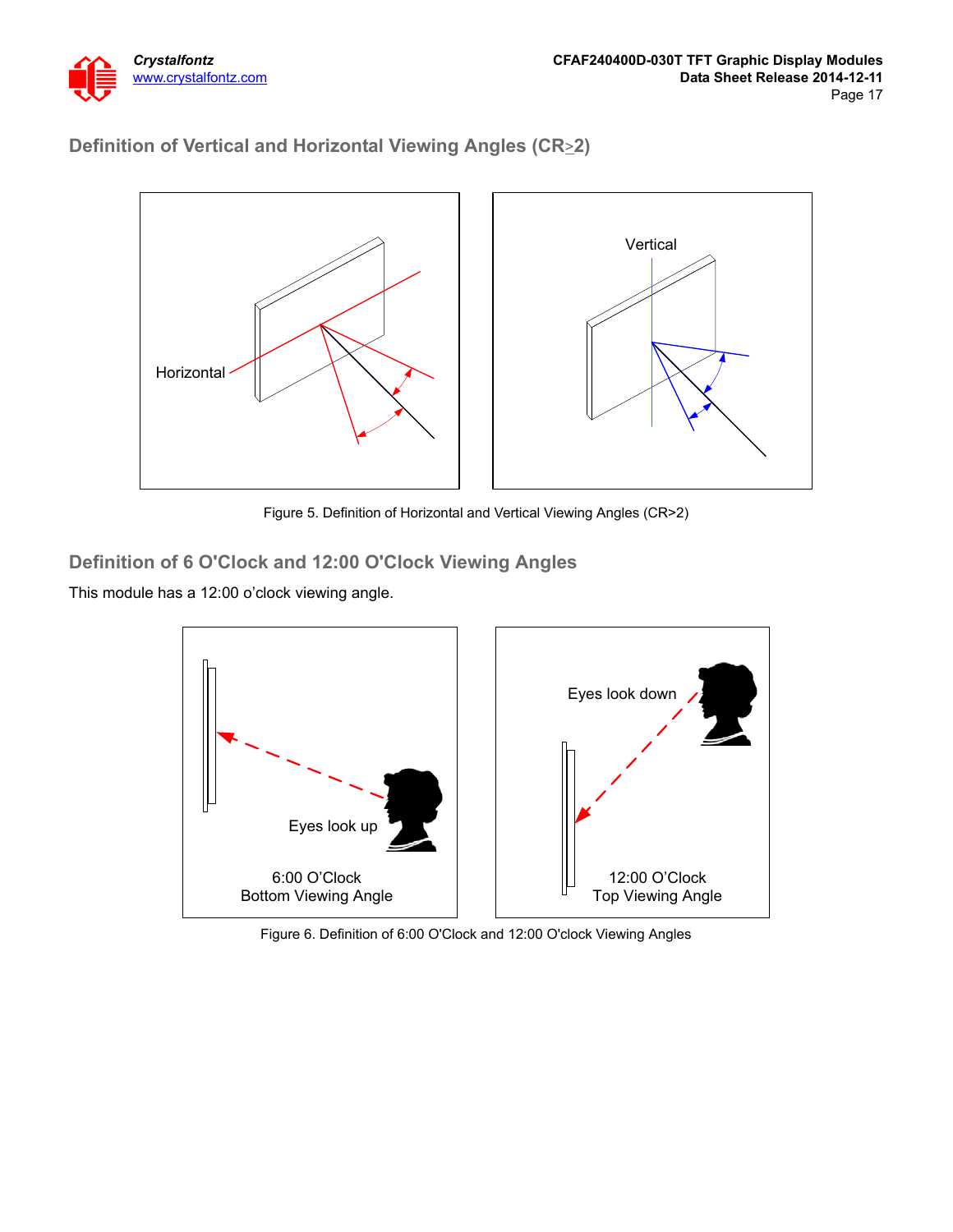## <span id="page-17-0"></span>**LED BACKLIGHT CHARACTERISTICS**

| <b>LED Backlight Characteristics</b><br><b>Edge-lit with 4 LEDs in parallel</b> |                                         |                                                              |  |  |  |  |
|---------------------------------------------------------------------------------|-----------------------------------------|--------------------------------------------------------------|--|--|--|--|
|                                                                                 | Ambient temperature: $TA = 25^{\circ}C$ |                                                              |  |  |  |  |
| <b>PARAMETER</b>                                                                | <b>MINIMUM</b>                          | <b>TYPICAL</b>                                               |  |  |  |  |
| Forward Current (I <sub>LED)</sub><br>$(V_{\text{IFD}} = 3.2v)$                 |                                         | $60 \text{ mA}^*$<br>15mA per LED<br>$15mA \times 4 = 60 mA$ |  |  |  |  |
| *Driving the backlight above 60 mA will shorten its lifetime.                   |                                         |                                                              |  |  |  |  |
| Forward Voltage $(V_{IFD})$                                                     |                                         | $+3.2v$                                                      |  |  |  |  |
| Luminous Intensity* $(I_V)$<br>$I_{LED}$ = 60 mA                                |                                         | TBD $cd/m2$                                                  |  |  |  |  |
| Uniformity<br>(minimum/maximum x 100%)                                          | 80%                                     |                                                              |  |  |  |  |

The CFAF240400D-030T uses an LED backlight. LED backlights are easy to use, but they are also easily damaged by abuse.

#### **CAUTION**

Do not connect +5v directly to the backlight terminals. This will ruin the backlight.

#### **NOTE**

We recommend that the LED backlight be dimmed or turned off during periods of inactivity to conserve its lifetime.

LEDs are "current" devices. The important aspect of driving an LED is the current flowing through it, not the voltage across it. Ideally, a current source would be used to drive the LEDs. In practice, a simple current limiting resistor in line from a voltage source will work well in most applications and is much less complex than a current source.

You need to know what the forward voltage of the LEDs is so you can calculate the current limiting resistor  $(R<sub>LIMIT</sub>)$ . The forward voltage will vary slightly from display module to display module.

# <span id="page-17-1"></span>**SOURCES FOR DRIVER LIBRARIES AND SAMPLE CODE**

#### <span id="page-17-2"></span>**DRIVER LIBRARIES**

Graphic LCD driver libraries may save you a lot of time and help you develop a more professional product. Possible library sources are [easyGUI](http://www.easygui.com/), [en.radzio.dxp.pl](http://en.radzio.dxp.pl/), [RAMTEX,](http://www.ramtex.dk/) and [Segger emWin.](http://www.segger.com/emwin.html)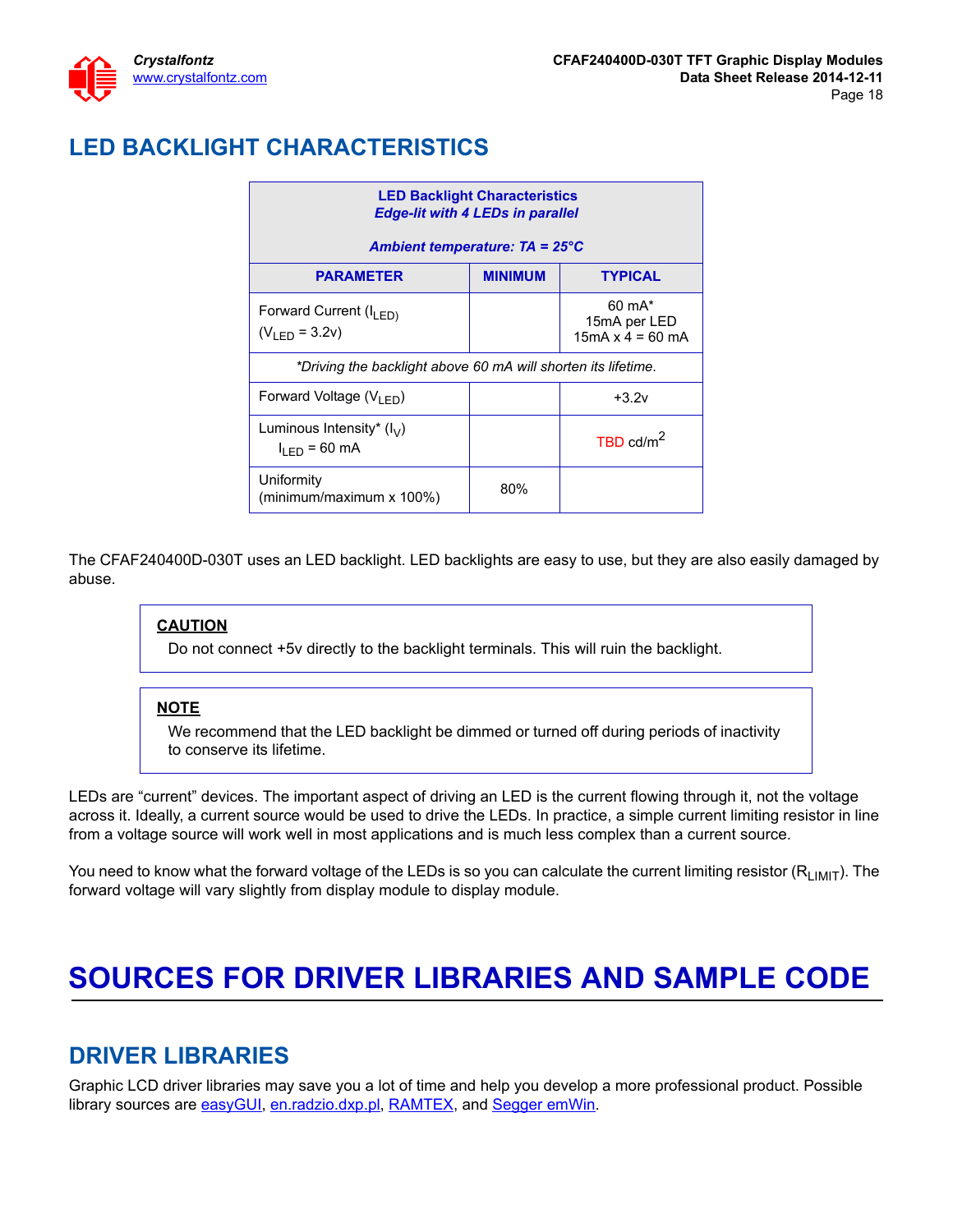

#### <span id="page-18-0"></span>**SAMPLE CODE**

Free downloadable sample code is on our website under the product's **DATASHEETS & FILES** tab.

# <span id="page-18-1"></span>**MODULE RELIABILITY AND LONGEVITY**

#### <span id="page-18-2"></span>**RELIABILITY TEST RESULTS**

| <b>RELIABILITY TEST RESULTS</b> |                                                                                                                                                                                                                                   |                    |                    |  |  |  |
|---------------------------------|-----------------------------------------------------------------------------------------------------------------------------------------------------------------------------------------------------------------------------------|--------------------|--------------------|--|--|--|
| <b>TEST</b>                     | <b>CONDITION</b>                                                                                                                                                                                                                  | <b>SAMPLE SIZE</b> | <b>TEST RESULT</b> |  |  |  |
| Low Temperature                 | $-20^{\circ}$ C, 96 Hours                                                                                                                                                                                                         |                    | Pass               |  |  |  |
| Thermal Humidity                | 60°C, 90% RH, 96 Hours                                                                                                                                                                                                            |                    | Pass               |  |  |  |
| Temperature Cycle On/Off        | $-20^{\circ}$ C, 70 $^{\circ}$ C, On/Off, 20 Cycles<br>On cycle: >10 seconds<br>Off cycle: <10 seconds                                                                                                                            | 3 displays         | Pass               |  |  |  |
| High Temperature Storage        | 80°C, 96 Hours                                                                                                                                                                                                                    |                    | Pass               |  |  |  |
| Low Temperature Storage         | $-30^{\circ}$ C, 96 Hours                                                                                                                                                                                                         |                    | Pass               |  |  |  |
| <b>Thermal Shock Resistance</b> | See note below.                                                                                                                                                                                                                   | 3 displays         | Pass               |  |  |  |
| allow to stand for 24 hours.    | Note: Five cycles of operation: Test L ow for 30 minutes -> normal temperature for 5 minutes -> Test High for 30<br>minutes -> normal temperature for 5 minutes, as one cycle then take it out and dry at normal temperature, and |                    |                    |  |  |  |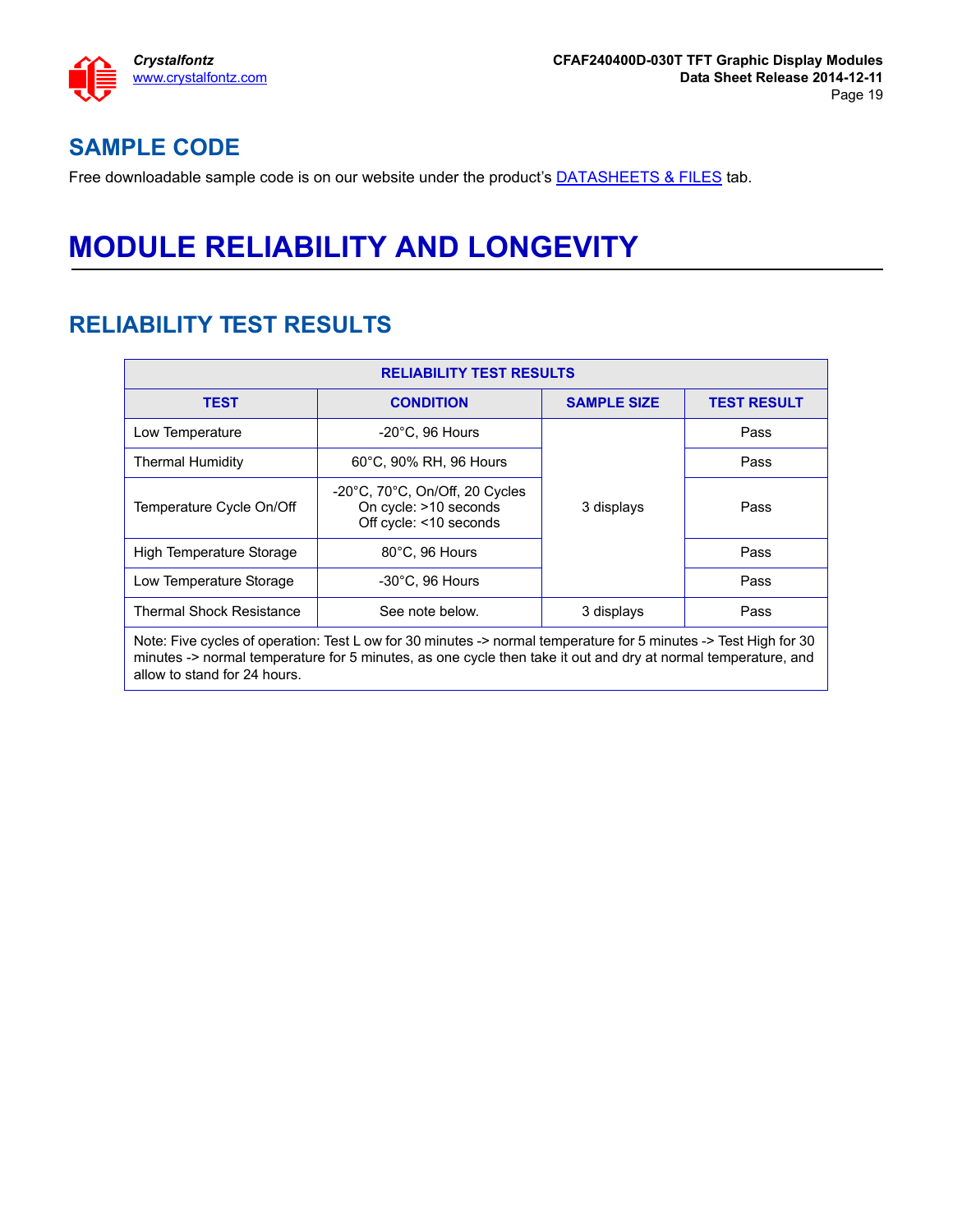

## <span id="page-19-0"></span>**MODULE RELIABILITY**

| <b>PART NUMBER</b> | <b>SPECIFICATION</b>                                                                                                                           |
|--------------------|------------------------------------------------------------------------------------------------------------------------------------------------|
| CFAF240400D-030T   | Brightness will be >50% of a new module's initial brightness<br>for at least 10,000 hours of operation when supply to each LED is below 60 mA. |

*Under operating and storage temperature specification limitations, humidity noncondensing) RH up to 65%, and no exposure to direct sunlight. Value listed above is approximate and represents typical lifetime.*

*The white LEDs dim over time, especially if driven with high currents. The dimming may not be noticeable when a single display module is installed. However, if a new display module is installed next to a display module that has been on continuously for a very long time, you will see the difference. To preserve the lifetime of white LEDs, we recommend that white LED backlights are dimmed or turned off when not needed. Also, please do not use more current than you need to achieve your brightness requirements.*

## <span id="page-19-1"></span>**MODULE LONGEVITY (EOL/REPLACEMENT POLICY)**

Crystalfontz is committed to making all of our modules available for as long as possible. For each module we introduce, we intend to offer it indefinitely. We do not preplan a module's obsolescence. The majority of modules we have introduced are still available.

We recognize that discontinuing a module may cause problems for some customers. However, rapidly changing technologies, component availability, or low customer order levels may force us to discontinue ("End of Life" EOL) a module. For example, we must occasionally discontinue a module when a supplier discontinues a component or a manufacturing process becomes obsolete. When we discontinue a module, we will do our best to find an acceptable replacement module with the same fit, form, and function.

In most situations, you will not notice a difference when comparing a "fit, form, and function" replacement module to the discontinued module. However, sometimes a change in component or process for the replacement module results in a slight variation, perhaps an improvement, over the previous design.

Although the replacement module is still within the stated Data Sheet specifications and tolerances of the discontinued module, changes may require modification to your circuit and/or firmware. Possible changes include:

- *Backlight LEDs.* Brightness may be affected (perhaps the new LEDs have better efficiency) or the current they draw may change (new LEDs may have a different VF).
- *Controller.* A new controller may require minor changes in your code.
- *Component tolerances.* Module components have manufacturing tolerances. In extreme cases, the tolerance stack can change the visual or operating characteristics.

Please understand that we avoid changing a module whenever possible; we only discontinue a module if we have no other option. We will post Part Change Notices on the product's web page as soon as possible. If interested, you can subscribe to future part change notifications.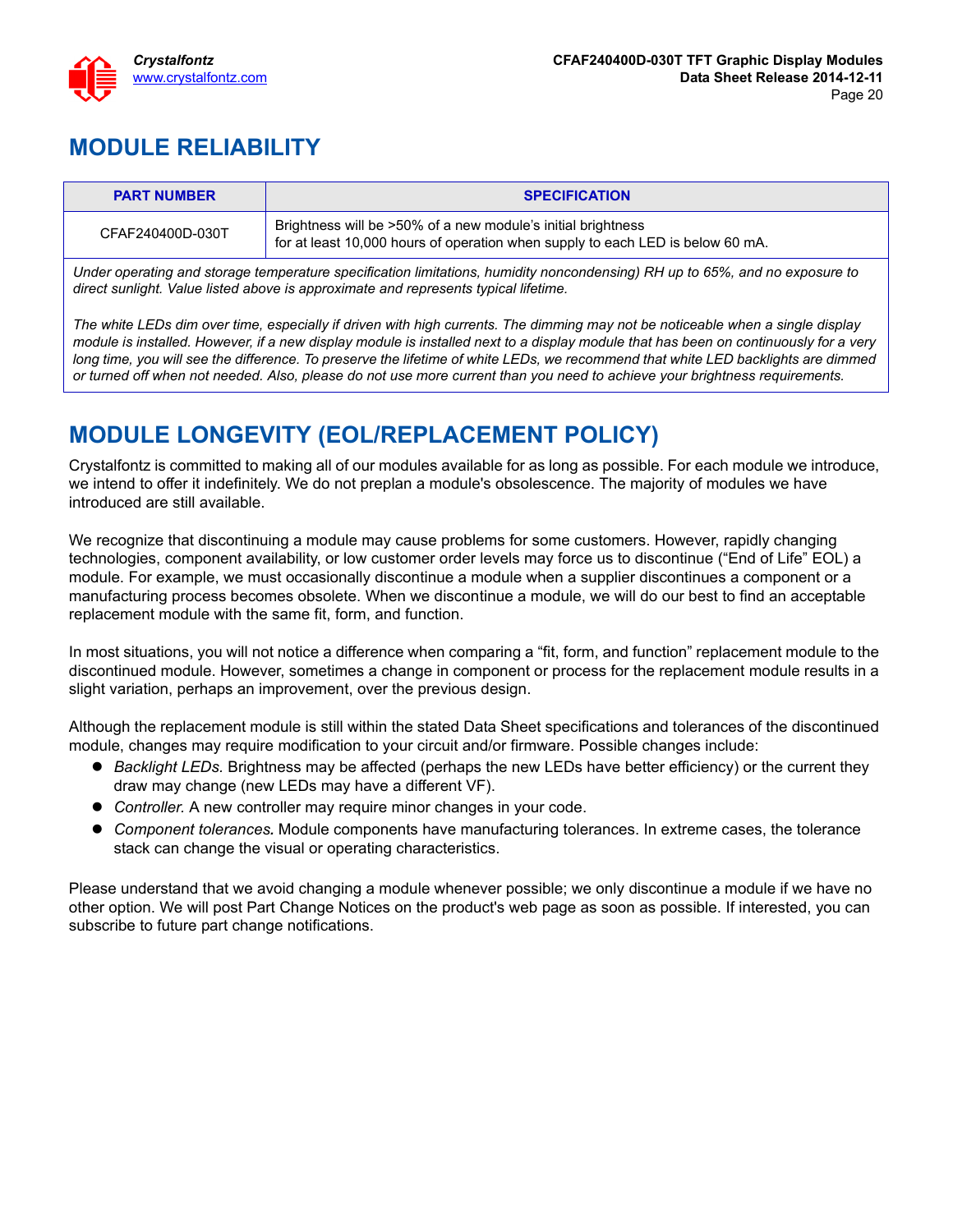

# <span id="page-20-0"></span>**CARE AND HANDLING PRECAUTIONS**

For optimum operation of the module and to prolong its life, please follow the precautions below.

Excessive voltage will shorten the life of the module. You must drive the display module within the specified voltage limit.See [Recommended DC Characteristics \(3.0v Operation\) \(Pg. 13\).](#page-12-0)

## **HANDLING CAUTION FOR MODULES SHIPPED IN TRAYS**

If you receive modules packed in trays, handle trays carefully by supporting the entire tray. Trays were made to immobilize the modules inside their packing carton. Trays are not designed to be rigid. Do not carry trays by their edges; trays and modules may be damaged.

This panel has sensitive components on the FPC. Handle the display modules carefully in to prevent damage.

#### **ESD (ELECTRO-STATIC DISCHARGE)**

The circuitry is industry standard CMOS logic and is susceptible to ESD damage. Please use industry standard antistatic precautions as you would for any other static sensitive devices such as expansion cards, motherboards, or integrated circuits. Ground your body, work surfaces, and equipment.

#### **DESIGN AND MOUNTING**

- The exposed surface of the "glass" is actually a polarizer laminated on top of the glass.To protect the soft plastic polarizer from damage, the module ships with a protective film over the polarizer. Please peel off the protective film slowly. Peeling off the protective film abruptly may generate static electricity.
- The polarizer is made out of soft plastic and is easily scratched or damaged. When handling the module, avoid touching the polarizer. Finger oils are difficult to remove.
- To protect the soft plastic polarizer from damage, place a transparent plate (for example, acrylic, polycarbonate, or glass) in front of the module, leaving a small gap between the plate and the display surface. We use GE HP-92 Lexan, which is readily available and works well.
- Do not disassemble or modify the module.
- The display module can be mounted vertically onto a front panel using a variety of methods. If the enclosure is plastic, it can be molded to have the display module snap into place. A metal enclosure can use a milled faceplate with mounting tabs to secure the module. Adhesives can be used, as long as they are not similar to "super-glue" because these emit vapors that can damage the display module over time.
- Do not reverse polarity to the power supply connections. Reversing polarity will immediately ruin the module.
- Use care to keep the exposed terminals clean. Contamination, including fingerprints may make soldering difficult, and the reliability of the soldered connection poor.

Sharp bends can damage the panel Do not crease the cables.

#### **TAB SOLDERING**

This module uses a "TAB" (tape automated bonding) or "COF" (chip on flex) style flex tail mated with a "COG" (chip on glass) display controller. The TAB is soldered directly to corresponding pads on your PCB by using a hot-bar soldering machine. High volume contract manufacturers will be familiar with this type of construction and its assembly methods.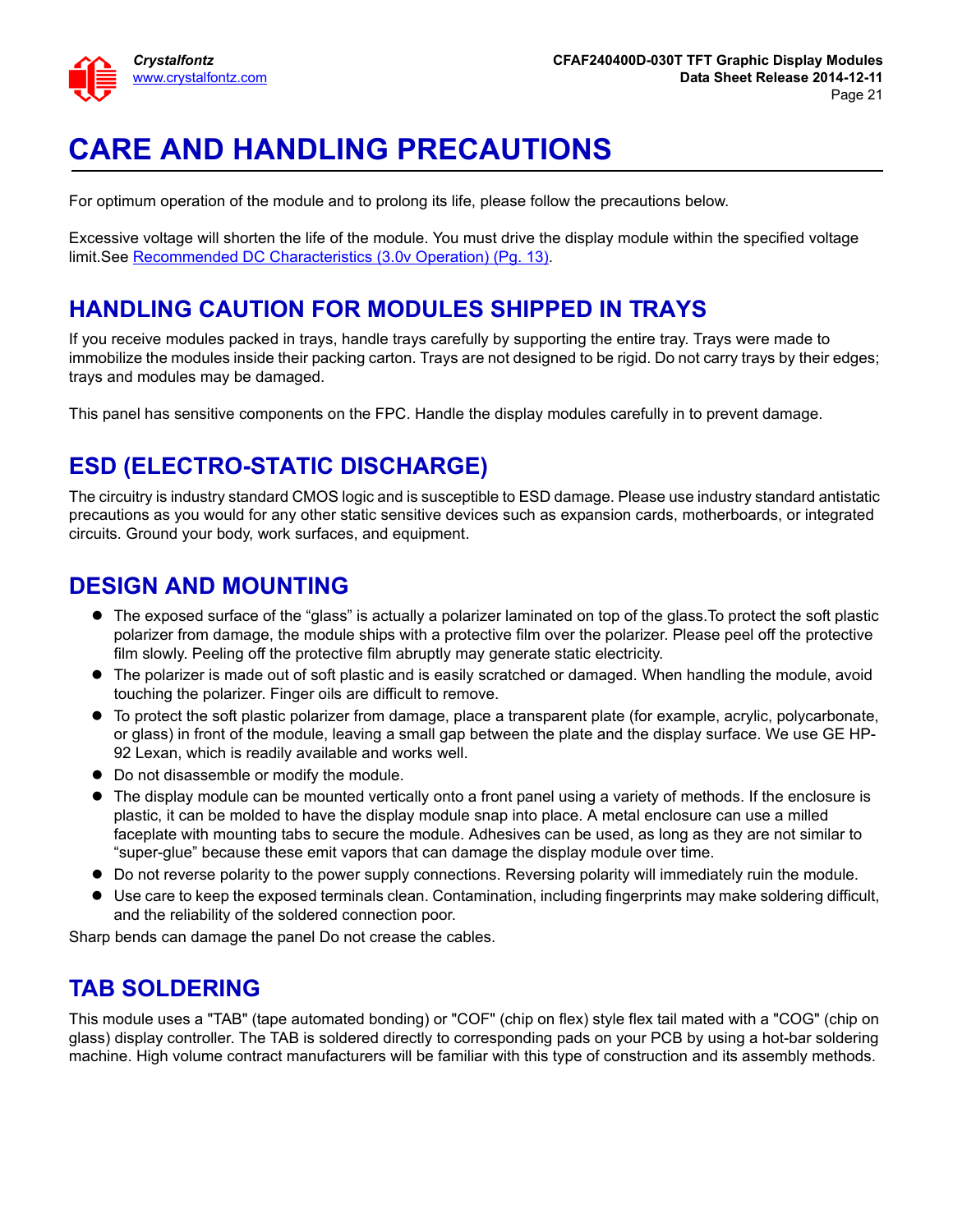

Hot-bar soldering machines designed for prototype, rework, or repair of TAB connections are available from equipment suppliers at reasonable cost. The TAB style connection requires no separate connector so the cost is very low and the ultrathin profile of the display is maintained.



Figure 7. Typical Tab Solder Tail Construction

#### <span id="page-21-1"></span><span id="page-21-0"></span>**Hot Bar Soldering Machine**

We have had good experience with the [APE Bondmaster](http://ape.com/bondmaster-smd-9000/) and their price is reasonable (\$US4K in June 2009). Other possible solutions are:

<http://www.fancort.com/hotbar/hotbar.html> <https://www.manncorp.com/hot-bar-soldering/pbs-series/index.php?auto=done>

The process is:

- 1. Pads on the PCB are tinned.
- 2. Tail is visually aligned to the PCB or by using the alignment holes.
- 3. Tail is held in place relative to the PCB with Kapton® tape.
- 4. Bondmaster head is lowered, applying pressure between the tail and the PCB.
- 5. Bondmaster is "cycled", which means it heats up to the point of melting the solder and then cools down.
- 6. Bondmaster head is raised.

#### **Hand Soldering**

For prototype work, hand soldering may be acceptable. Preset soldering iron to <260°C. Do not apply heat for more than 3 to 4 seconds. The FPC is quite fragile; use extreme care when soldering by hand. Great care must be taken since the conductors of the tail are completely exposed in the area where they are soldered. Solder only to the exposed terminals of the FPC connector. The use of Kapton® tape to help locate and secure the FPC may be useful.

#### **AVOID SHOCK, IMPACT, TORQUE, OR TENSION**

- Do not expose the module to strong mechanical shock, impact, torque, or tension.
- $\bullet$  Do not drop, toss, bend, or twist the module.
- $\bullet$  Do not place weight or pressure on the module.

#### **IF TFT PANEL BREAKS**

All electronics may contain harmful substances. Avoid contamination by using care to avoid damage during handling. If any residues, gases, powders, liquids, or broken fragments come in contact with your skin, eyes, mouth, or lungs, immediately contact your local poison control or emergency medical center.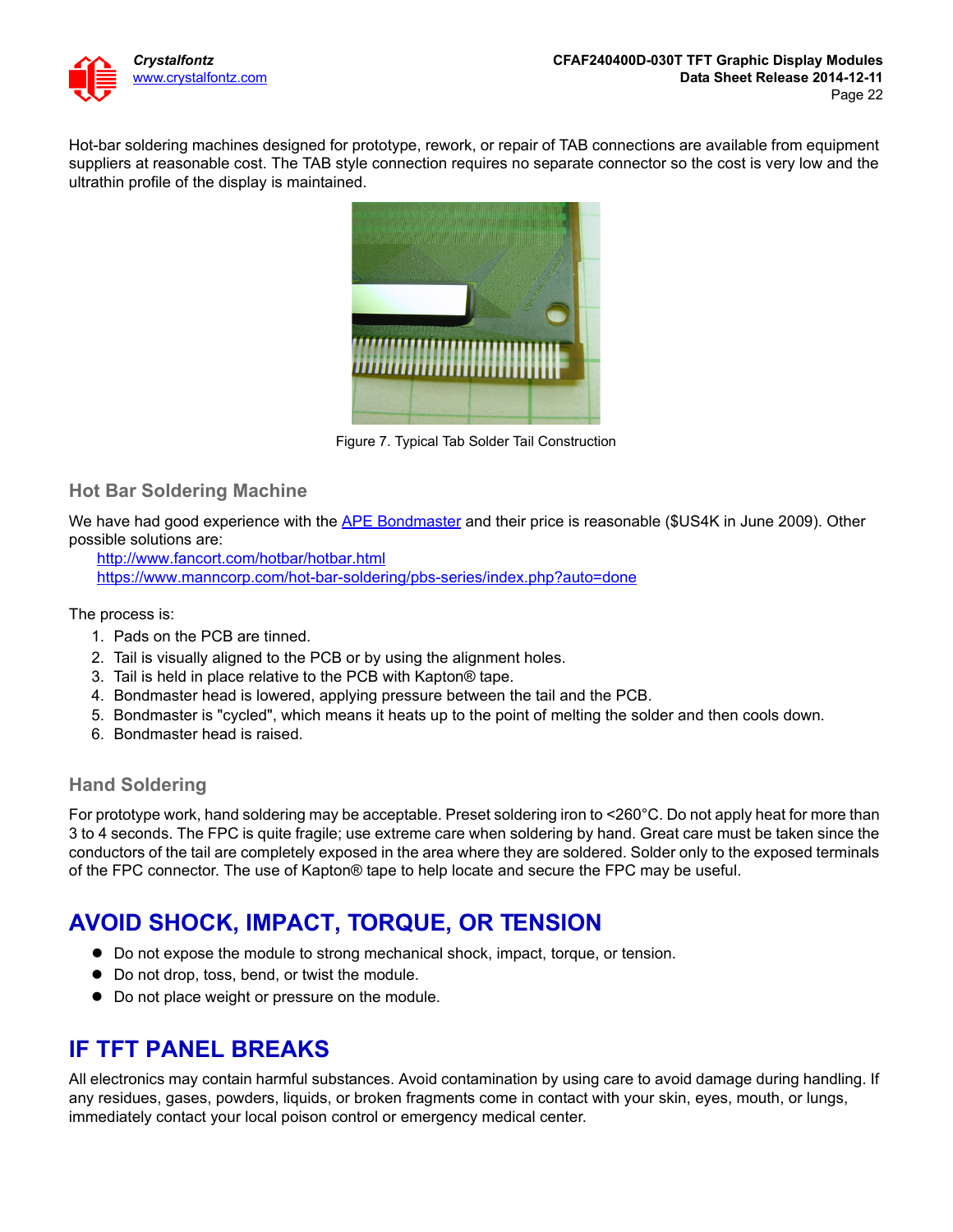

## **HOW TO CLEAN THE DISPLAY PANEL**

- 1. Turn display module off.
- 2. Use the removable protective film to remove smudges (for example, fingerprints) and any foreign matter. If you no longer have the protective film, use standard transparent office tape (for example, Scotch® brand "Crystal Clear Tape").
- 3. If the polarizer is dusty, you may carefully blow it off with clean, dry, oil-free compressed air.
- 4. If you must clean with a liquid, never use glass cleaners, as they may contain ammonia or alcohol that will damage the polarizer over time. Never apply liquids directly on the polarizer. Long contact with moisture may permanently spot or stain the polarizer. Use filtered water to slightly moisten a clean lint-free microfiber cloth designed for cleaning optics. (For example, use a cloth sold for cleaning plastic eyeglasses.)
- 5. The plastic is easily scratched or damaged. Use a light touch as you clean the polarizer. Wipe gently.
- 6. Use a dry microfiber cloth to remove any trace of moisture before turning on the TFT.
- 7. Gently wash the microfiber cloths in warm, soapy water and air dry before reuse.

#### **OPERATION**

- Do not connect or disconnect the display module when the host power is on.
- We do not recommend connecting this module to a PC's parallel port as an end product. This module is not "user friendly" and connecting it to a PC's parallel port is often difficult, frustrating, and can result in a "dead" display module due to mishandling. For more information, see our forum thread at [http://www.crystalfontz.com/forum/](http://www.crystalfontz.com/forum/showthread.php?s=&threadid=3257) [showthread.php?s=&threadid=3257](http://www.crystalfontz.com/forum/showthread.php?s=&threadid=3257).
- Your circuit should be designed to protect the module from ESD and power supply transients.
- $\bullet$  Observe the operating temperature limitations: a minimum of -20 $\degree$ C to a maximum of +70 $\degree$ C noncondensing with minimal fluctuation. Operation outside of these limits may shorten life and/or harm the display module. Changes in temperature can result in changes in contrast.
	- At lower temperatures of this range, response time is delayed.
	- At higher temperatures of this range, display becomes dark. (You may need to adjust the contrast.)
- Operate away from dust, moisture, and direct sunlight.

#### **STORAGE AND RECYCLING**

- Store in an ESD-approved container away from dust, moisture, and direct sunlight, fluorescent lamps, or any strong ultraviolet radiation.
- Observe the storage temperature limitations: from -30°C minimum to +80°C maximum with minimal fluctuations. Rapid temperature changes can cause moisture to form, resulting in permanent damage.
- It is recommended that the modules should be stored under a condition where no condensation is allowed. Condensation may cause an abnormal operation or a failure of the module.
- Do not allow weight to be placed on the modules while they are in storage.
- Please recycle your outdated Crystalfontz modules at an approved facility.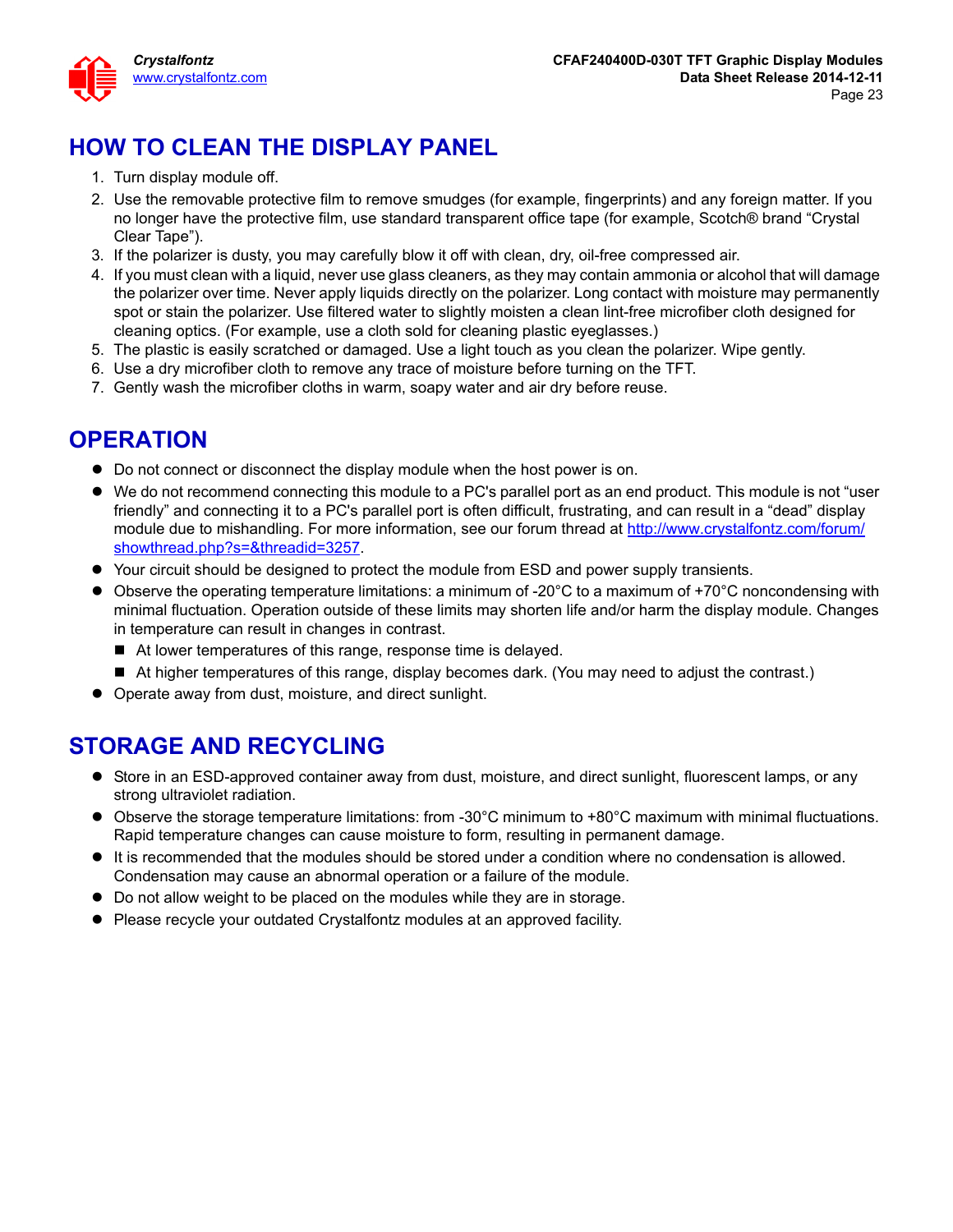

# <span id="page-23-0"></span>**APPENDIX A: QUALITY ASSURANCE STANDARDS**

#### **INSPECTION CONDITIONS**

- **•** Environment
	- Temperature: 25±5°C
	- Humidity: 30~85% RH (noncondensing)
- For visual inspection of active display area
	- Source lighting: two 20-Watt or one 40-Watt fluorescent light
	- Display adjusted for best contrast
	- Viewing distance:  $30±5$  cm (about 12 inches)
	- Viewing angle: inspect at 45° angle of vertical line right and left, top and bottom

#### **COLOR DEFINITIONS**

We try to describe the appearance of our modules as accurately as possible. For the photos, we adjust for optimal appearance. Actual display appearance may vary due to (1) different operating conditions, (2) small variations of component tolerances, (3) inaccuracies of our camera, (4) color interpretation of the photos on your monitor, and/or (5) personal differences in the perception of color.

#### **DEFINITION OF VIEWING AREA AND ACTIVE AREA**

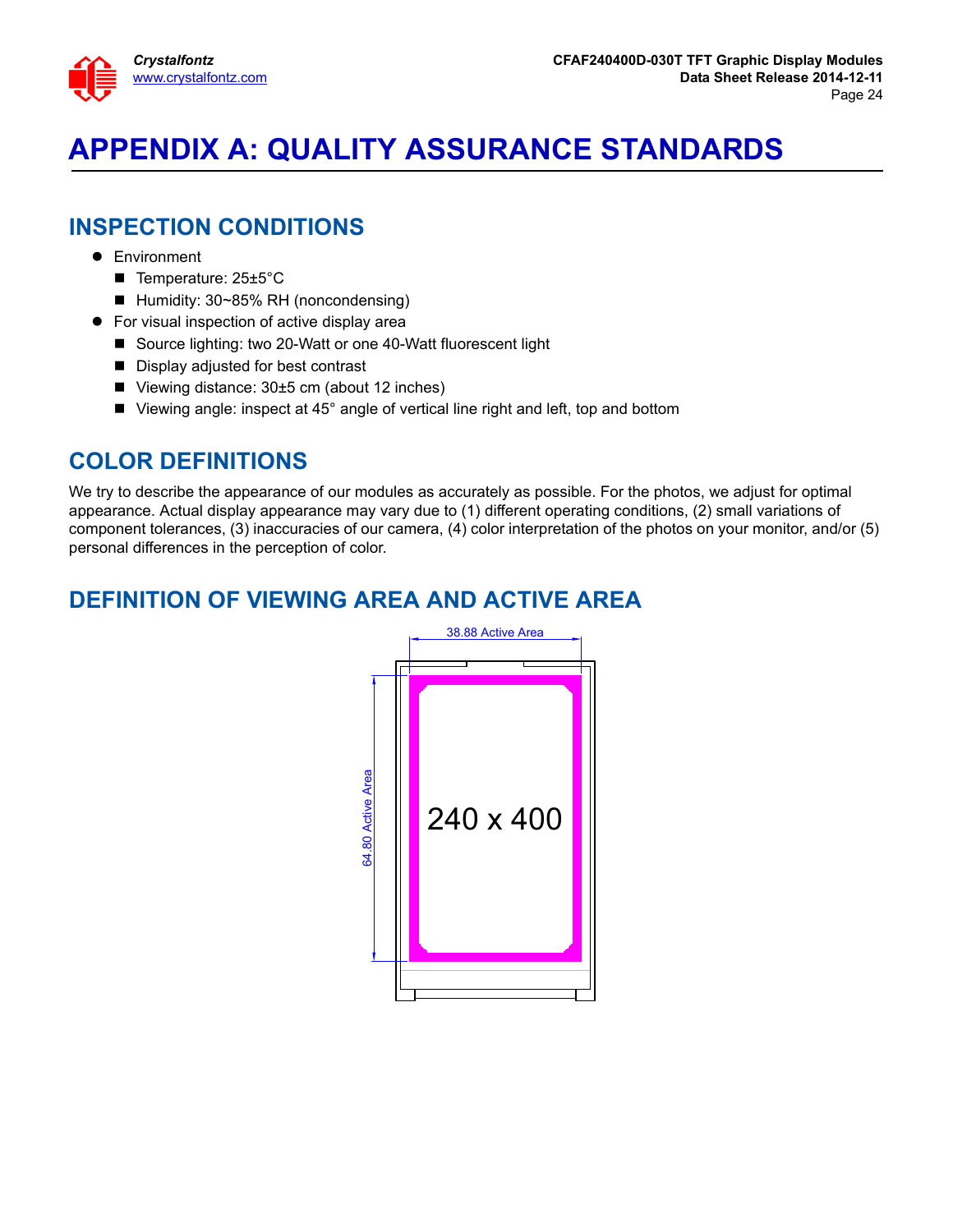

## **ACCEPTANCE SAMPLING**

| <b>DEFECT TYPE</b>                                                                  | AQL*      |  |  |  |
|-------------------------------------------------------------------------------------|-----------|--|--|--|
| Major                                                                               | $< 65\%$  |  |  |  |
| Minor                                                                               | $< 1.0\%$ |  |  |  |
| * Acceptable Quality Level: maximum allowable error rate or variation from standard |           |  |  |  |

#### **DEFECTS CLASSIFICATION**

Defects are defined as:

- Major Defect: results in failure or substantially reduces usability of unit for its intended purpose.
- Minor Defect: deviates from standards but is not likely to reduce usability for its intended purpose.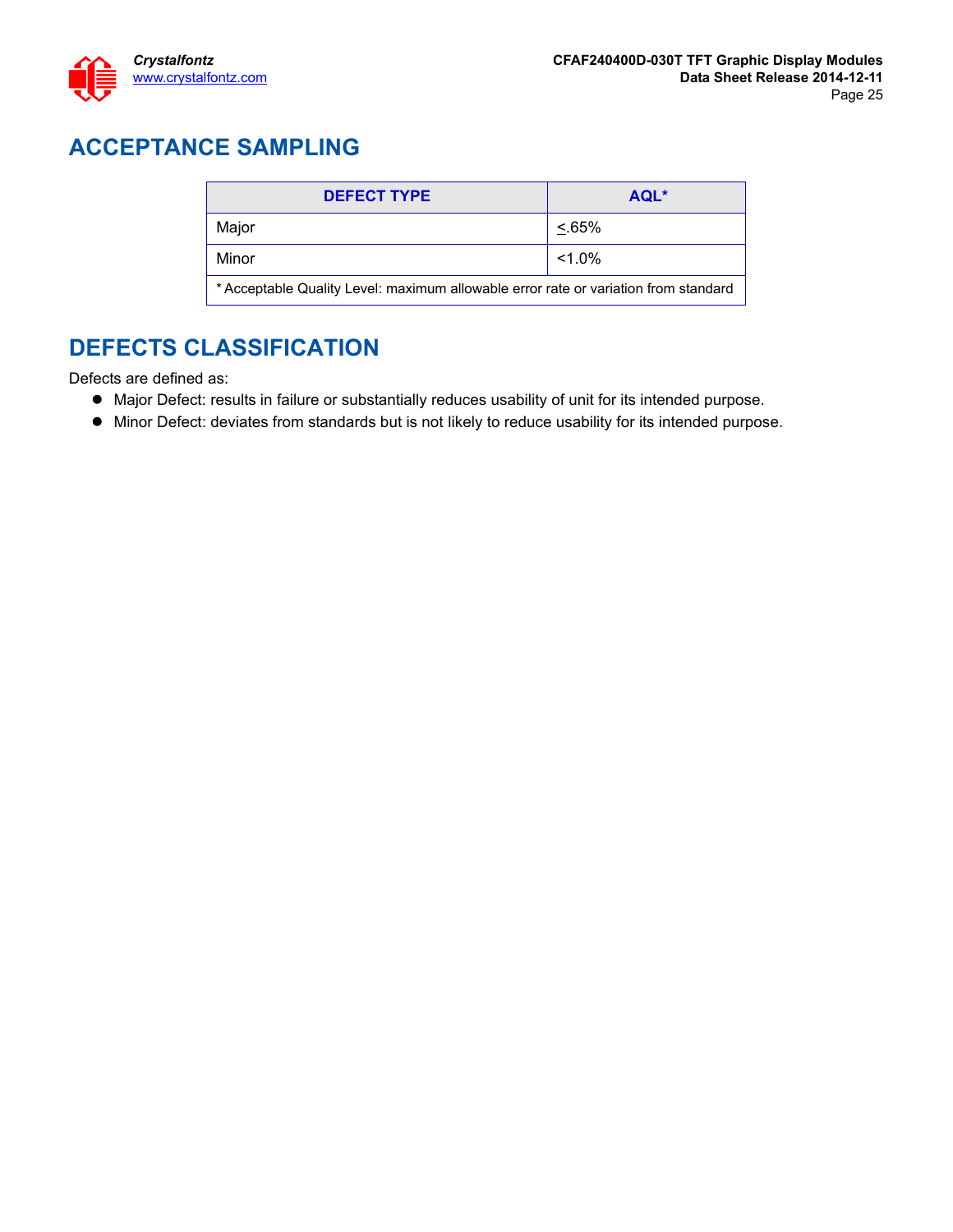

 $\mathbf{r}$ 

## **ACCEPTANCE STANDARDS**

<span id="page-25-1"></span><span id="page-25-0"></span>

| #              | <b>DEFECT TYPE</b>                         | <b>ACCEPTANCE STANDARDS CRITERIA</b>        |                                                                                                             |                |       |  |  |
|----------------|--------------------------------------------|---------------------------------------------|-------------------------------------------------------------------------------------------------------------|----------------|-------|--|--|
| 1              | <b>Electrical defects</b>                  |                                             | 1. No display, display malfunctions, or shorted segments.<br>2. Current consumption exceeds specifications. |                |       |  |  |
| $\overline{2}$ | Viewing area defect                        | Viewing area does not meet specifications). |                                                                                                             |                | Major |  |  |
| 3              | Contrast adjustment<br>defect              | Contrast adjustment fails or malfunctions.  |                                                                                                             |                |       |  |  |
| 4              | Blemishes or foreign                       | Blemish                                     | Defect Size (mm)                                                                                            | Acceptable Qty |       |  |  |
|                | matter on display seg-<br>ments            |                                             | $\leq 0.3$                                                                                                  | 3              |       |  |  |
|                |                                            |                                             | $\leq$ 2 defects within 10 mm of each other                                                                 | Minor          |       |  |  |
| 5              | Other blemishes or for-                    | Defect size = $(A + B)/2$                   | Defect Size (mm)                                                                                            | Acceptable Qty |       |  |  |
|                | eign matter outside of<br>display segments | Length                                      | < 0.15                                                                                                      | Ignore         |       |  |  |
|                |                                            |                                             | 0.15 to 0.20                                                                                                | 3              | Minor |  |  |
|                |                                            | Width                                       | 0.20 to 0.25                                                                                                | $\overline{2}$ |       |  |  |
|                |                                            |                                             | 0.25 to 0.30                                                                                                | 1              |       |  |  |
| 6              | Dark lines or scratches                    | Defect Width (mm)                           | Defect Length (mm)                                                                                          | Acceptable Qty |       |  |  |
|                | in display area                            | $\leq 0.03$                                 | $\leq 3.0$                                                                                                  | $\mathbf{3}$   |       |  |  |
|                |                                            | 0.03 to 0.05                                | 52.0                                                                                                        | $\overline{2}$ | Minor |  |  |
|                | Width                                      | 0.05 to 0.08                                | $\leq$ 2.0                                                                                                  | 1              |       |  |  |
|                | Length                                     | 0.08 to 0.10                                | $≤3.0$                                                                                                      | 0              |       |  |  |
|                |                                            | $\geq 0.10$                                 | >3.0                                                                                                        | 0              |       |  |  |
| 7              | Bubbles between polarizer film and glass   |                                             | Defect Size (mm)                                                                                            | Acceptable Qty |       |  |  |
|                |                                            |                                             | 50.20                                                                                                       | Ignore         |       |  |  |
|                |                                            |                                             | 0.20 to 0.40                                                                                                | 3              | Minor |  |  |
|                |                                            |                                             | 0.40 to 0.60                                                                                                | $\overline{2}$ |       |  |  |
|                |                                            |                                             | 20.60                                                                                                       | $\pmb{0}$      |       |  |  |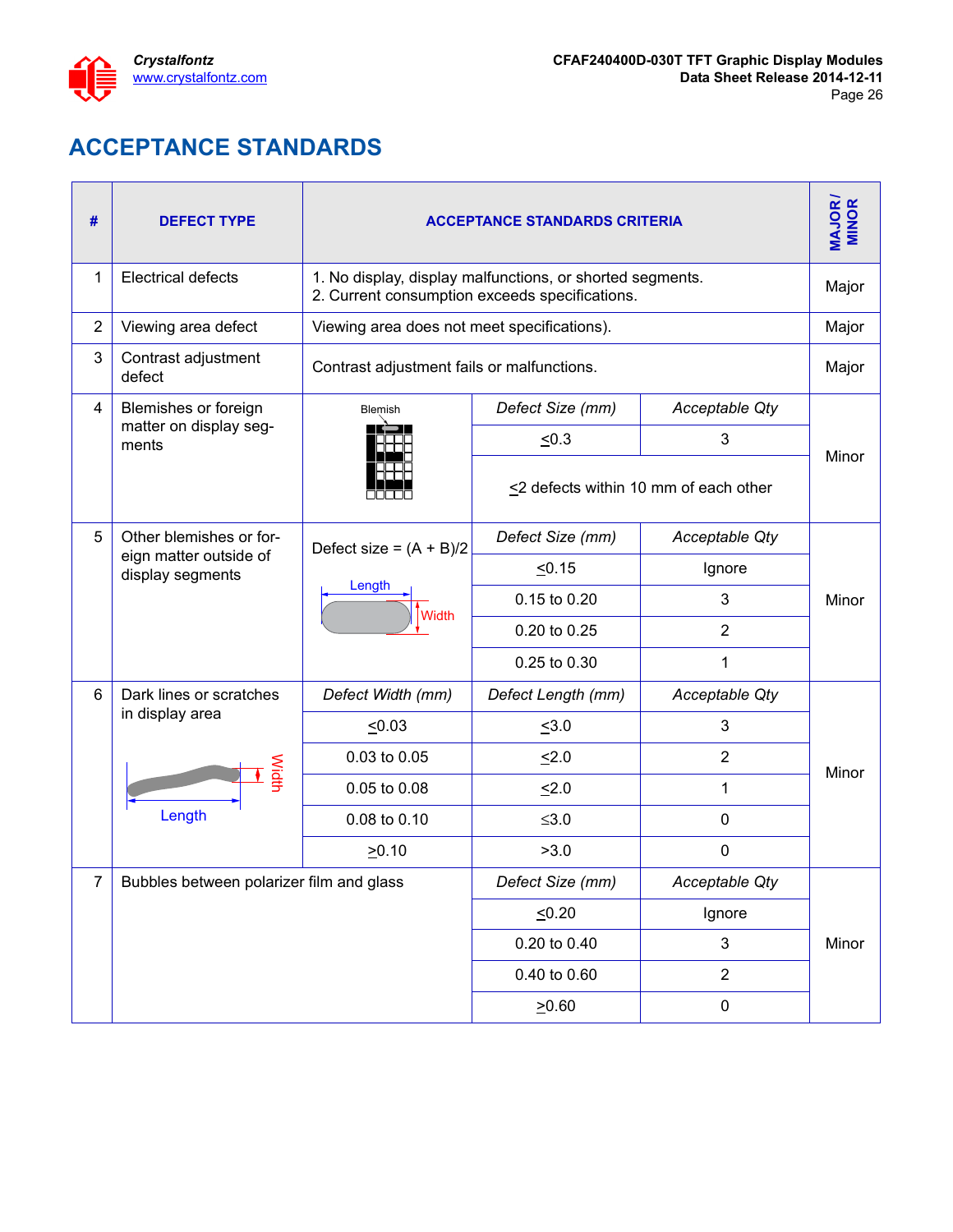

| #  | <b>DEFECT TYPE</b>       | <b>ACCEPTANCE STANDARDS CRITERIA (Continued)</b>                                                                                                                                                                                                                                                                      |                                                                      |       |  |
|----|--------------------------|-----------------------------------------------------------------------------------------------------------------------------------------------------------------------------------------------------------------------------------------------------------------------------------------------------------------------|----------------------------------------------------------------------|-------|--|
| 8  | Display pattern defect   | B<br>с                                                                                                                                                                                                                                                                                                                |                                                                      |       |  |
|    |                          | Dot Size (mm)                                                                                                                                                                                                                                                                                                         | Acceptable Qty                                                       | Minor |  |
|    |                          | $((A+B)/2) \le 0.2$                                                                                                                                                                                                                                                                                                   |                                                                      |       |  |
|    |                          | C>0                                                                                                                                                                                                                                                                                                                   | $\leq$ 3 total defects                                               |       |  |
|    |                          | $((D+E)/2) \leq 0.25$                                                                                                                                                                                                                                                                                                 | $\leq$ 2 pinholes per digit                                          |       |  |
|    |                          | $((F+G)/2) \leq 0.25$                                                                                                                                                                                                                                                                                                 |                                                                      |       |  |
| 9  | <b>Backlight defects</b> | 1. Light fails or flickers.*<br>2. Color and luminance do not correspond to specifications.*<br>3. Exceeds standards for display's blemishes or foreign matter (see test<br>5, Pg. 26), and dark lines or scratches (see test 6, Pg. 26).<br>*Minor if display functions correctly. Major if the display fails.       |                                                                      |       |  |
| 10 | COB defects              | 1. Pinholes > 0.2 mm.<br>2. Seal surface has pinholes through to the IC.                                                                                                                                                                                                                                              | 3. More than 3 locations of sealant beyond 2 mm of the sealed areas. | Minor |  |
| 11 | PCB defects              | 1. Oxidation or contamination on connectors.*<br>2. Wrong parts, missing parts, or parts not in specification.*<br>3. Jumpers set incorrectly.<br>Minor<br>4. Solder (if any) on bezel, LED pad, zebra pad, or screw hole pad is<br>not smooth.<br>*Minor if display functions correctly. Major if the display fails. |                                                                      |       |  |
| 12 | Soldering defects        | 1. Unmelted solder paste.<br>2. Cold solder joints, missing solder connections, or oxidation.*<br>3. Solder bridges causing short circuits.*<br>Minor<br>4. Solder balls.<br>*Minor if display functions correctly. Major if the display fails.                                                                       |                                                                      |       |  |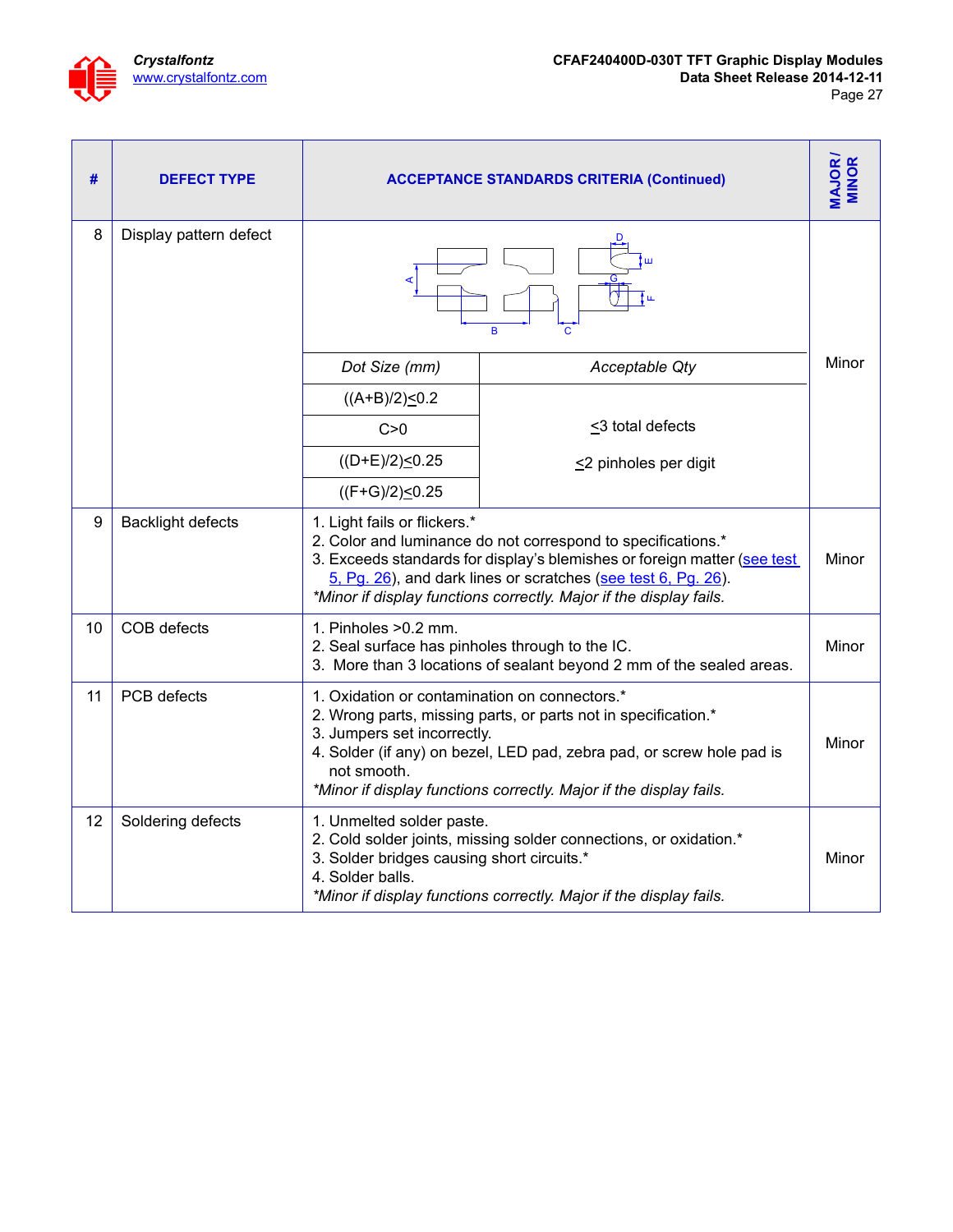

# <span id="page-27-0"></span>**APPENDIX B: TFT MODULE TERMS AND SYMBOLS**

| Term /<br><b>Symbol</b>                                               | <b>Description</b>                                                                                                                                                                             |
|-----------------------------------------------------------------------|------------------------------------------------------------------------------------------------------------------------------------------------------------------------------------------------|
| $A$ (LED +)                                                           | Supply pin for LED. "A" (anode) or "+" of LED backlight. If more than one, may be labeled as $A_1$ ,<br>$A_2, $                                                                                |
| cd/m <sup>2</sup><br>lumen<br>nits                                    | Candela per square meter. A unit of measurement used to measure Luminous Intensity.<br>cd/m <sup>2</sup> = 1 lumen.                                                                            |
| $\overline{\text{CS}}$<br>CS#<br><b>CSX</b>                           | Chip select input.<br>Low: Controller chip is selected. Communications with host are possible.<br>High: Controller chip is not selected. Host interface signals are ignored by the controller. |
| <b>COF</b>                                                            | Chip On Flex. Controller is on the FPC. Similar in appearance to "TAB". The flex circuit on COF is<br>typically much thinner than the flex of a "flex tail".                                   |
| COG                                                                   | Chip On Glass. Controller is on the glass panel.                                                                                                                                               |
| $DB0 \sim DBn$<br>$D0 \sim Dn$                                        | Parallel databus.                                                                                                                                                                              |
| D/C<br><b>RS</b><br><b>DCX</b><br>A <sub>0</sub><br><b>CD</b><br>D/C# | Data/Command control. Determines whether data bits are data or command.<br>1 - High: Addresses the data register.<br>$0 - Low$ : Addresses the command register.                               |
| DE<br><b>DEN</b>                                                      | Data Enable signal for RGB / DPI mode.                                                                                                                                                         |
| <b>DPI</b><br><b>DOTCLK</b><br>parallel                               | <b>Displays Pixel Interface</b>                                                                                                                                                                |
| <b>DCLK</b>                                                           | Dot-clock signal and oscillator source. A non-stop external clock must be provided to that pin even<br>at front or back porch non-display period. RGB interface only.                          |
| <b>ESD</b>                                                            | Electro-Static Discharge. Sudden and brief electrical current that flows between two objects. ESD<br>between a human and a TFT module can cause permanent damage                               |
| <b>FFC</b>                                                            | Flat Flexible Cable. Also called "flex tail" or "pigtail". Typically thinner than the "flex" film of COG<br>(Chip On Glass).                                                                   |
| <b>FPC</b>                                                            | Flexible Printed Circuit. Also called "flex tail". Typically much thicker than the "flex" film of COF<br>(Chip On Flex).                                                                       |
| <b>GND</b><br>$V_{SS}$                                                | Ground. Must be connected to an external ground.                                                                                                                                               |
| $H_{\text{SYNC}}$                                                     | Horizontal frame/RAM write synchronizing signal used for RGB mode only.                                                                                                                        |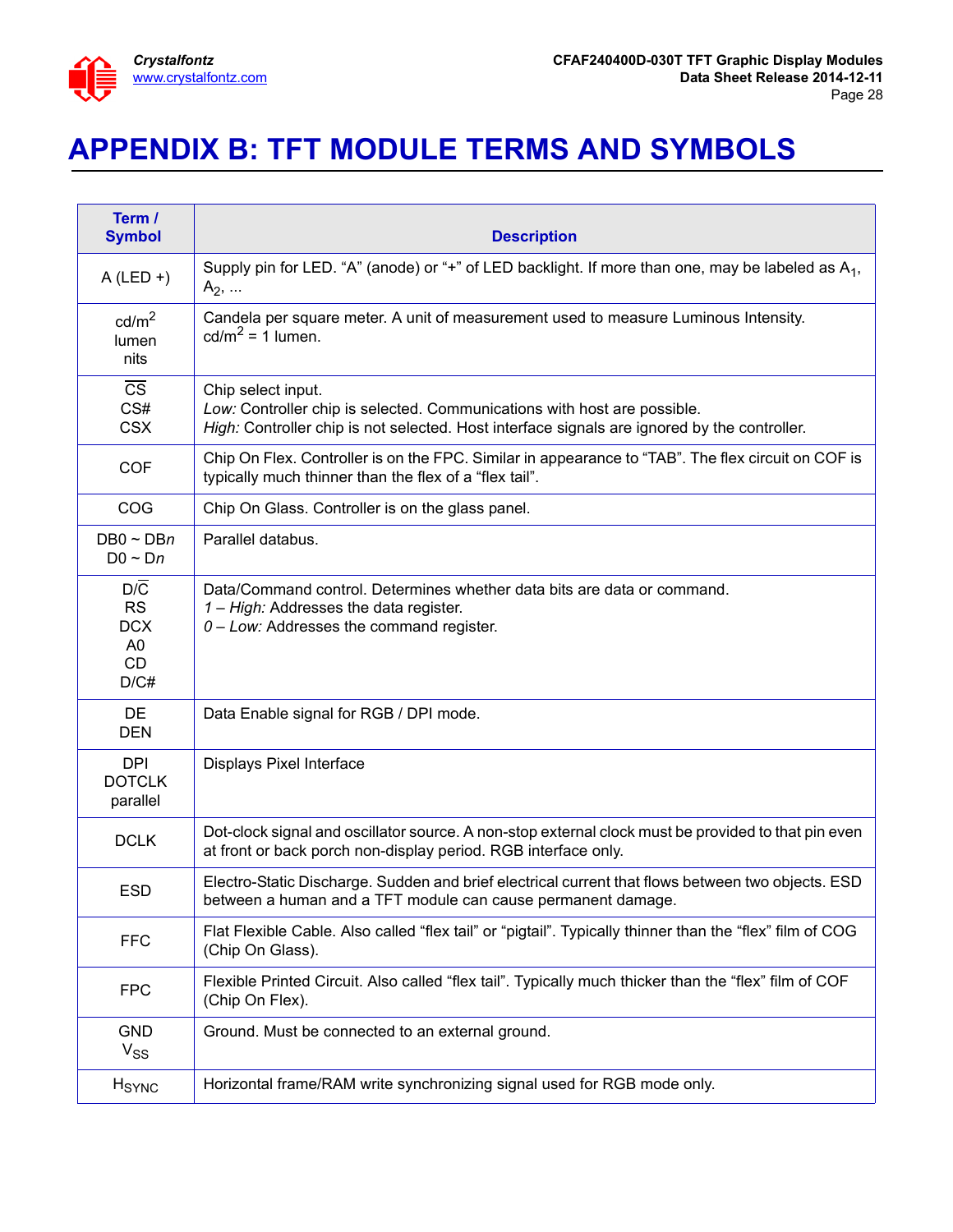

| Term /<br><b>Symbol</b>                | <b>Description</b>                                                                                              |                                                                                                                                                                  |             |                 |                 |                                                                 |  |  |
|----------------------------------------|-----------------------------------------------------------------------------------------------------------------|------------------------------------------------------------------------------------------------------------------------------------------------------------------|-------------|-----------------|-----------------|-----------------------------------------------------------------|--|--|
| l <sub>DD</sub>                        |                                                                                                                 | Typical power supply current for TFT.<br>Total electrical current (I) in the Drains of a CMOS circuit                                                            |             |                 |                 |                                                                 |  |  |
| $I_{LED}$                              |                                                                                                                 | Current used by LED backlight.                                                                                                                                   |             |                 |                 |                                                                 |  |  |
| <b>IMn</b>                             |                                                                                                                 | Interface mode select pin where $n$ is the corresponding number.                                                                                                 |             |                 |                 |                                                                 |  |  |
| $I_{OP}$<br>$V_{\rm CCl}$              |                                                                                                                 | Current for normal OPeration, typically measured in milliamperes (mA).<br>$1 \text{ mA} = 0.001 \text{ A} \text{ (Ampere)}$                                      |             |                 |                 |                                                                 |  |  |
| $I_{ST}$                               |                                                                                                                 | Current for STandby mode, typically measured in microampere (µA).<br>$1 \mu A = 0.000001A$ (Ampere)                                                              |             |                 |                 |                                                                 |  |  |
| I/O<br>IO                              |                                                                                                                 | Input/Output                                                                                                                                                     |             |                 |                 |                                                                 |  |  |
| $K$ (LED -)                            |                                                                                                                 | Supply pin for LED. "K" (cathode or kathode for German and original Greek spelling) or "-" of LED<br>backlight. If more than one, may be labeled as $K_1, K_2, $ |             |                 |                 |                                                                 |  |  |
| <b>MIPI</b>                            |                                                                                                                 |                                                                                                                                                                  |             |                 |                 | Mobile Industry Processor Interface. See <b>MIPI Alliance</b> . |  |  |
| <b>MISO</b><br><b>SDO</b><br>$D_{OUT}$ | Data output signal in serial SPI interface: Master In Slave Out. Serial Data Out.                               |                                                                                                                                                                  |             |                 |                 |                                                                 |  |  |
| <b>MOSI</b><br>SDI<br>SI<br>DINI_SDA   | Data output signal in serial SPI interface: Master Out Slave In. Serial Data In.                                |                                                                                                                                                                  |             |                 |                 |                                                                 |  |  |
| mm                                     | Millimeter or millimetre. Unit of length equal to one thousandth of a meter.<br>1 millimeter = $0.0394$ inches. |                                                                                                                                                                  |             |                 |                 |                                                                 |  |  |
| mW                                     | Milliwatt is equal to one thousandth of a Watt.<br>Watts = Volts x Amps.                                        |                                                                                                                                                                  |             |                 |                 |                                                                 |  |  |
| <b>NC</b><br>nc                        | Make No Connection.                                                                                             |                                                                                                                                                                  |             |                 |                 |                                                                 |  |  |
| $P_{CLK}$                              | Pixel clock signal for RGB / DPI mode.                                                                          |                                                                                                                                                                  |             |                 |                 |                                                                 |  |  |
| PSn-PS0                                |                                                                                                                 | PS <sub>3</sub>                                                                                                                                                  | <b>PS2</b>  | PS <sub>1</sub> | PS <sub>0</sub> | <b>Interface Mode</b>                                           |  |  |
|                                        |                                                                                                                 | 0                                                                                                                                                                | 0           | 0               | 0               | 16-bit 6800 parallel interface. (if available)                  |  |  |
|                                        |                                                                                                                 | 0                                                                                                                                                                | 0           | $\mathbf 0$     | $\mathbf{1}$    | 8-bit 6800 parallel interface. (if available)                   |  |  |
|                                        |                                                                                                                 | 0                                                                                                                                                                | 0           | 1               | 0               | 16-bit 8080 parallel interface.                                 |  |  |
|                                        |                                                                                                                 |                                                                                                                                                                  |             |                 |                 |                                                                 |  |  |
|                                        |                                                                                                                 | $\mathbf 0$                                                                                                                                                      | $\mathbf 0$ | 1               | $\mathbf{1}$    | 8-bit 8080 parallel interface.<br>(if available)                |  |  |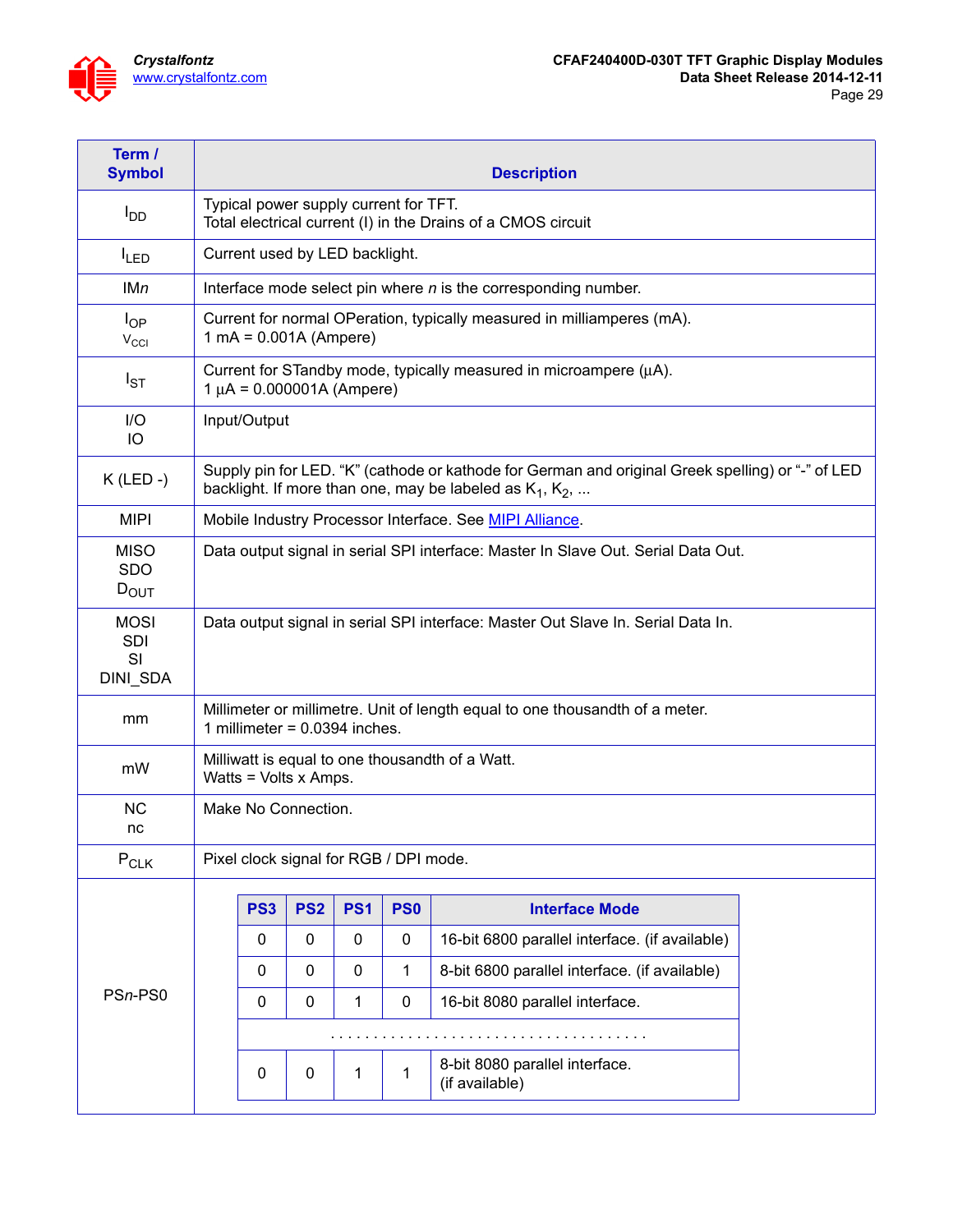

| Term /<br><b>Symbol</b>                                          | <b>Description</b>                                                                                                                                                                                                                                             |
|------------------------------------------------------------------|----------------------------------------------------------------------------------------------------------------------------------------------------------------------------------------------------------------------------------------------------------------|
| <b>PWM</b>                                                       | Pulse Width Modulation is a way to simulate intermediate levels by switching a level between full<br>on and full off. PWM is typically used to control the brightness of LED backlights, relying on the<br>natural averaging by the human eye.                 |
| $RD_{8080}$ ( $E_{6800}$ )<br>RD(E)<br>E (RD)<br>Е<br><b>RDX</b> | Host interface input.<br>8080 Host: Active low. Signal on the databus is latched at the rising edge of RD.<br>6800 Host (if available): Enable control signal input active high.<br>$E = High$ : Read or Write operation is active<br>$E = Low$ : No operation |
| <b>RGB</b>                                                       | Typically used to indicate that Red, Green, and Blue are combined to produce a broad array of<br>colors.                                                                                                                                                       |
| <b>RH</b><br>Rh                                                  | <b>Relative Humidity</b>                                                                                                                                                                                                                                       |
| <b>RoHS</b>                                                      | Restriction of Hazardous Substances Directive, an environmental standard.                                                                                                                                                                                      |
| <b>RST</b><br><b>RES</b><br>RST#<br>RES#<br>RESET#               | Reset signal.<br>Low: Display controller is reset. The RST pin should be pulsed low shortly after power is applied.<br>High: The RST pin should be brought high for normal operation.                                                                          |
| <b>SCK</b><br><b>SCL</b>                                         | <b>Serial Clock</b>                                                                                                                                                                                                                                            |
| Ta<br><b>TA</b>                                                  | "Ambient temperature" is the temperature of the air that surrounds a component.                                                                                                                                                                                |
| <b>Tf</b>                                                        | Unit of measurement for TFT response time.<br>f = falling edge. See Definition of Response Time (Tr, Tf) (Pg. 16).                                                                                                                                             |
| <b>TFT</b>                                                       | Thin-Film Transistor fabricated directly on the display substrate.                                                                                                                                                                                             |
| $T_{OP}$                                                         | OPerating Temperature.                                                                                                                                                                                                                                         |
| <b>Tr</b>                                                        | Unit of measurement for TFT response time.<br>r = rising edge. See Definition of Response Time (Tr, Tf) (Pg. 16).                                                                                                                                              |
| $T_{ST}$<br>$T_{STG}$                                            | STorage Temperature.                                                                                                                                                                                                                                           |
| VANALOG<br>$V_{CI}$                                              | Analog supply,                                                                                                                                                                                                                                                 |
| $V_{\text{IH}}$<br>$V_{\text{ICH}}$                              | High level input voltage.                                                                                                                                                                                                                                      |
| $V_{IL}$<br>$V_{LCH}$                                            | Low level input voltage.                                                                                                                                                                                                                                       |